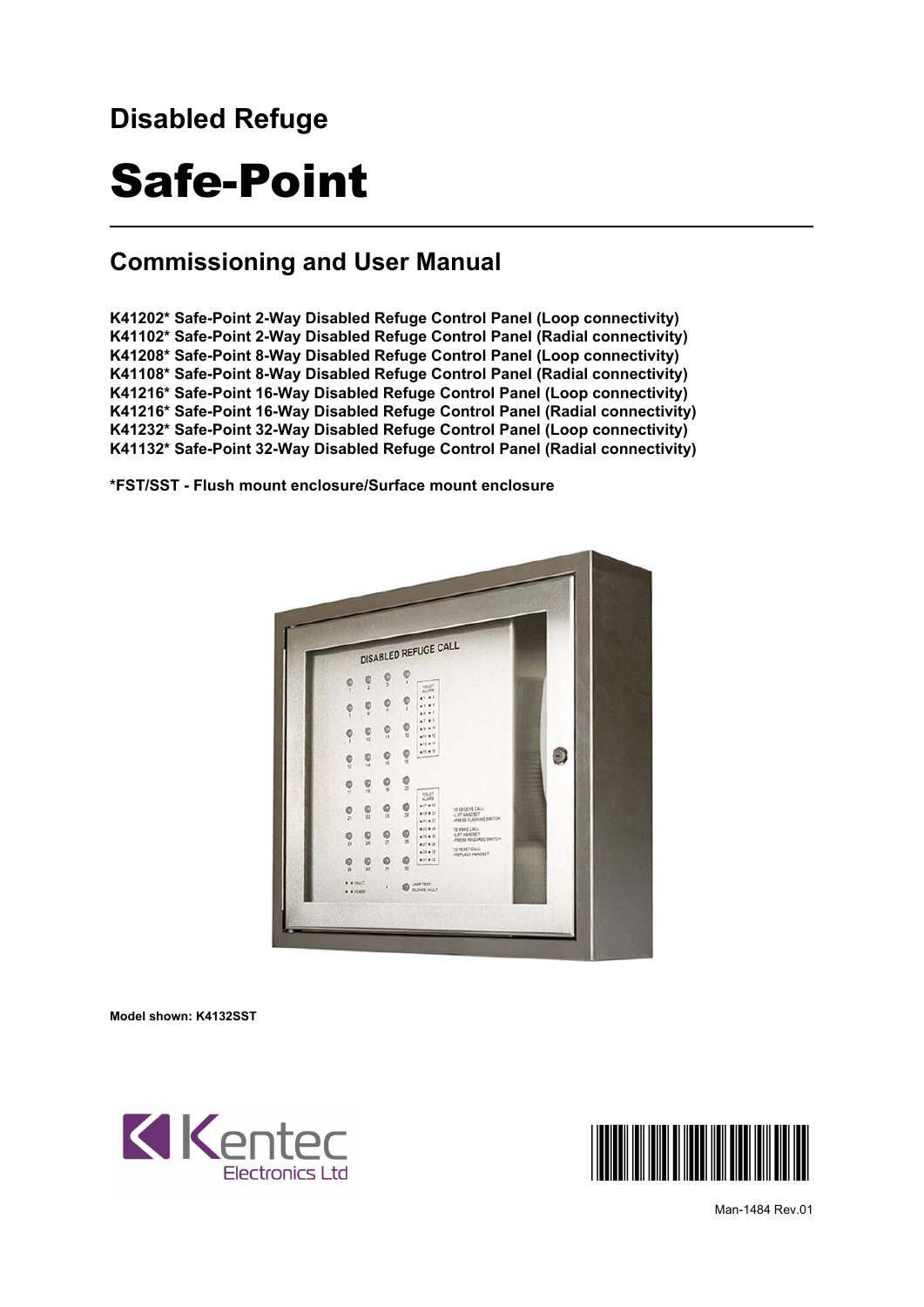#### **Safety**

Suppliers of articles for use at work are required under section 6 of the Health and Safety at Work act 1974 to ensure as reasonably as is practical that the article will be safe and without risk to health when properly used. An article is not regarded as properly used if it is used 'without regard to any relevant information or advice' relating to its use made available by the supplier.

This product should be installed, commissioned and maintained by trained service personnel in accordance with the following:

- (i) Regulations for electrical equipment in buildings specific to the country of use.
- (ii) Codes of practice
- (iii) Statutory requirements
- (iv) Any instructions advised by the manufacturer.

According to the provisions of the Act you are therefore requested to take such steps as are necessary to ensure that you make any appropriate information about this product available to anyone concerned with its use.

Suppliers of articles for use at work are required under section 6 of the Health and Safety at Work act 1974 to ensure as reasonably as is practical that the article will be safe and without risk to health when properly used.

An article is not regarded as properly used if it is used 'without regard to any relevant information or advice' relating to its use made available by the supplier.

This product should be installed, commissioned and maintained by trained service personnel in accordance with the following:

- (i) IEE regulations for electrical equipment in buildings
- (ii) Codes of practice
- (iii) Statutory requirements
- (iv) Any instructions specifically advised by the manufacturer

According to the provisions of the Act you are therefore requested to take such steps as are necessary to ensure that you make any appropriate information about this product available to anyone concerned with its use.

This equipment is designed to operate from 115V AC to 230V AC 50/60Hz mains supplies and is of class 1 construction. As such it must be connected to a protective earthing conductor in the fixed wiring of the installation and a readily accessible double pole disconnect device meeting the requirements of EN60950/IEC950 which disconnects live and neutral simultaneously shall be incorporated in the fixed wiring.

Switch disconnect devices such as MK Sentry 63A or similar are suitable for this. Failure to ensure that all conductive accessible parts of this equipment are adequately bonded to the protective earth will render the equipment unsafe.

This control panel is environmental class A and is designed for indoor use only at temperatures between -10°C and +45°C with a maximum relative humidity of 95%. The IP rating for the enclosure is IP30.

#### **Operation outside of these limits may render the equipment unsafe.**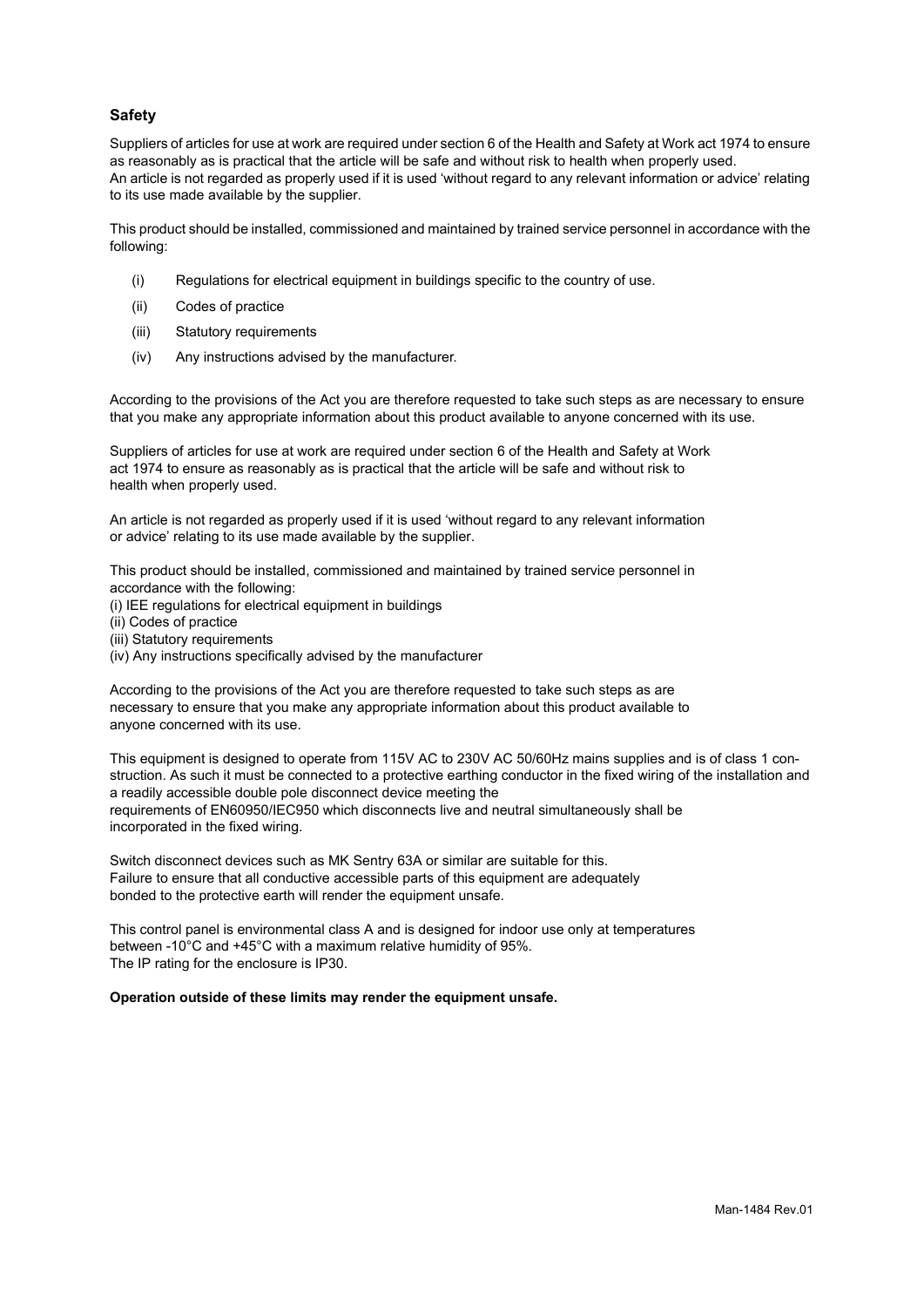#### **Disclaimer**

In no event shall The Manufacturer be liable for any damages or injury of any nature or kind, no matter how caused, that arise from the use of the equipment referred to in this manual.

Strict compliance with the safety procedures set out and referred to in this manual, and extreme care in the handling or use of the equipment, are essential to avoid or minimise the chance of personal injury or damage to the equipment.

The information, figures, illustrations, tables, specifications, and schematics contained in this manual are believed to be correct and accurate as at the date of publication or revision. However, no representation or warranty with respect to such correctness or accuracy is given or implied and The Manufacturer will not, under any circumstances, be liable to any person or corporation for any loss or damages incurred in connection with the use of this manual. The information, figures, illustrations, tables, specifications, and schematics contained in this manual are subject to change without notice.

Unauthorised modifications to the fire detection system or its installation are not permitted, as these may give rise to unacceptable health and safety hazards.

By installing this equipment on a computer network, the owner accepts full and unequivocal responsibility for ensuring that it is protected against all cyber threats and illegal tampering during the lifetime of the equipment.Any software forming part of this equipment should be used only for the purposes for which The Company supplied it. The user shall undertake no changes, modifications, conversions, translations into another computer language, or copies (except for a necessary backup copy).In no event shall The Manufacturer be liable for any equipment malfunction or damages whatsoever, including (without limitation) incidental, direct, indirect, special, and consequential damages, damages for loss of business profits, business interruption, loss of business information, or other pecuniary loss, resulting from any violation of the above prohibitions.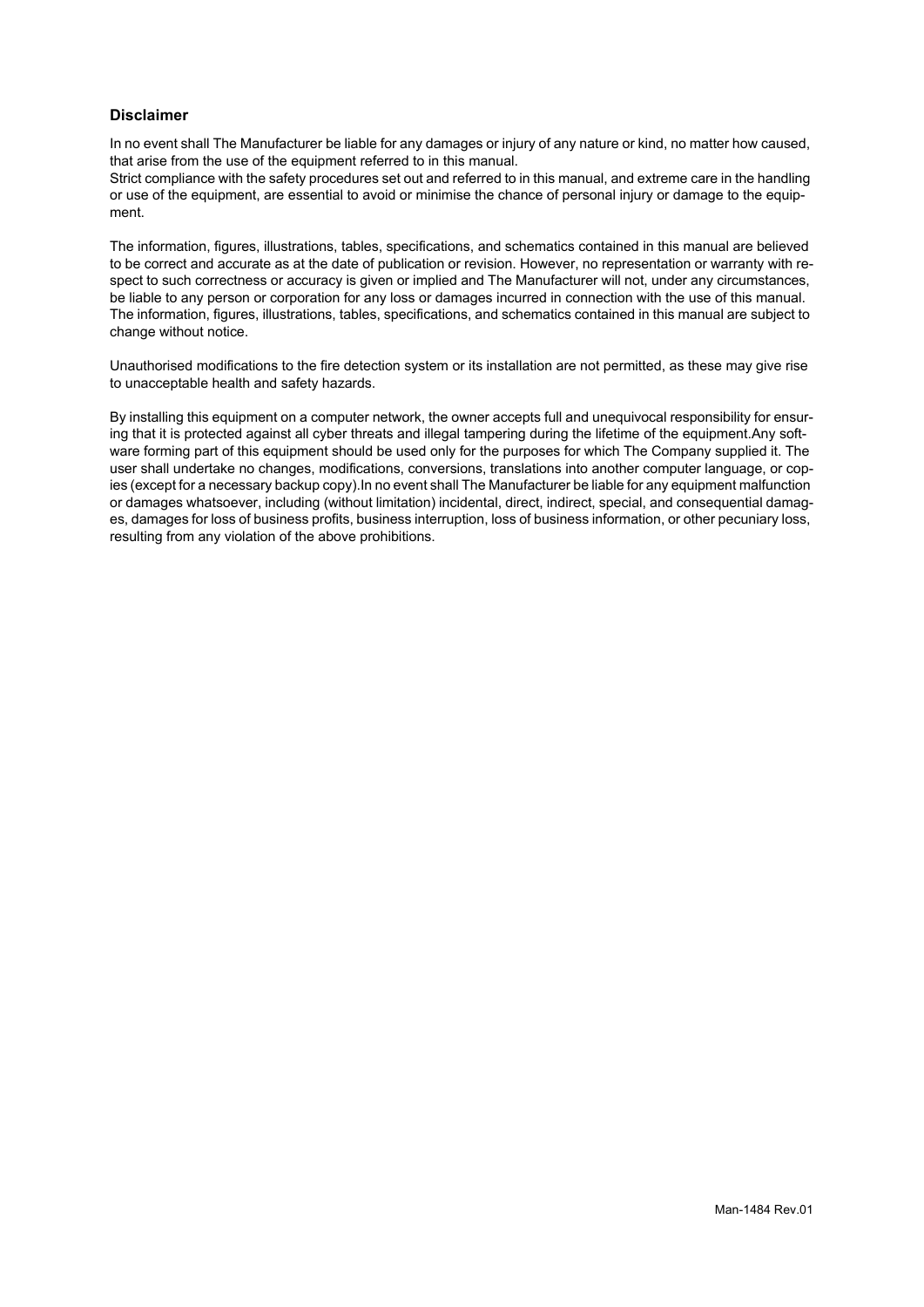#### **Safety Information**



Observe all safety information on the product labels.

#### **ESD Precautions**

This product contains static-sensitive devices. Observe ESD precautions when working on the equipment with the cover / door removed.



Copyright @2019 Kentec Electronics Ltd.

Kentec Electronics Ltd.

25 Fawkes Avenue

Questor

Dartford

Kent

DA1 1JQ

Tel : 01322 222 121

www.kentec.co.uk

All rights reserved.



Information contained in this document is believed to be accurate. However, no representation or warranty is given and Kentec assumes no liability with respect to the accuracy of such information.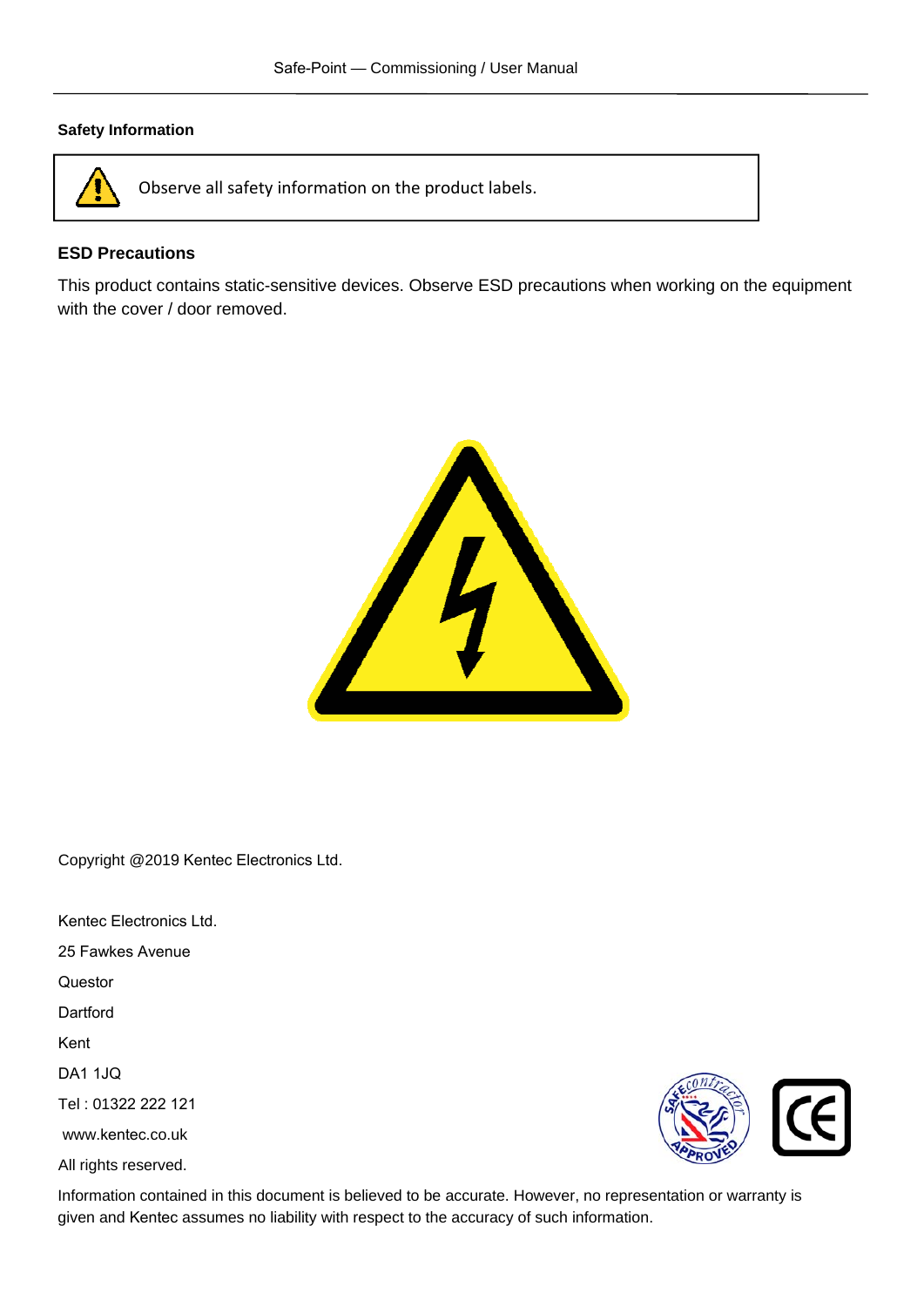#### **Contents**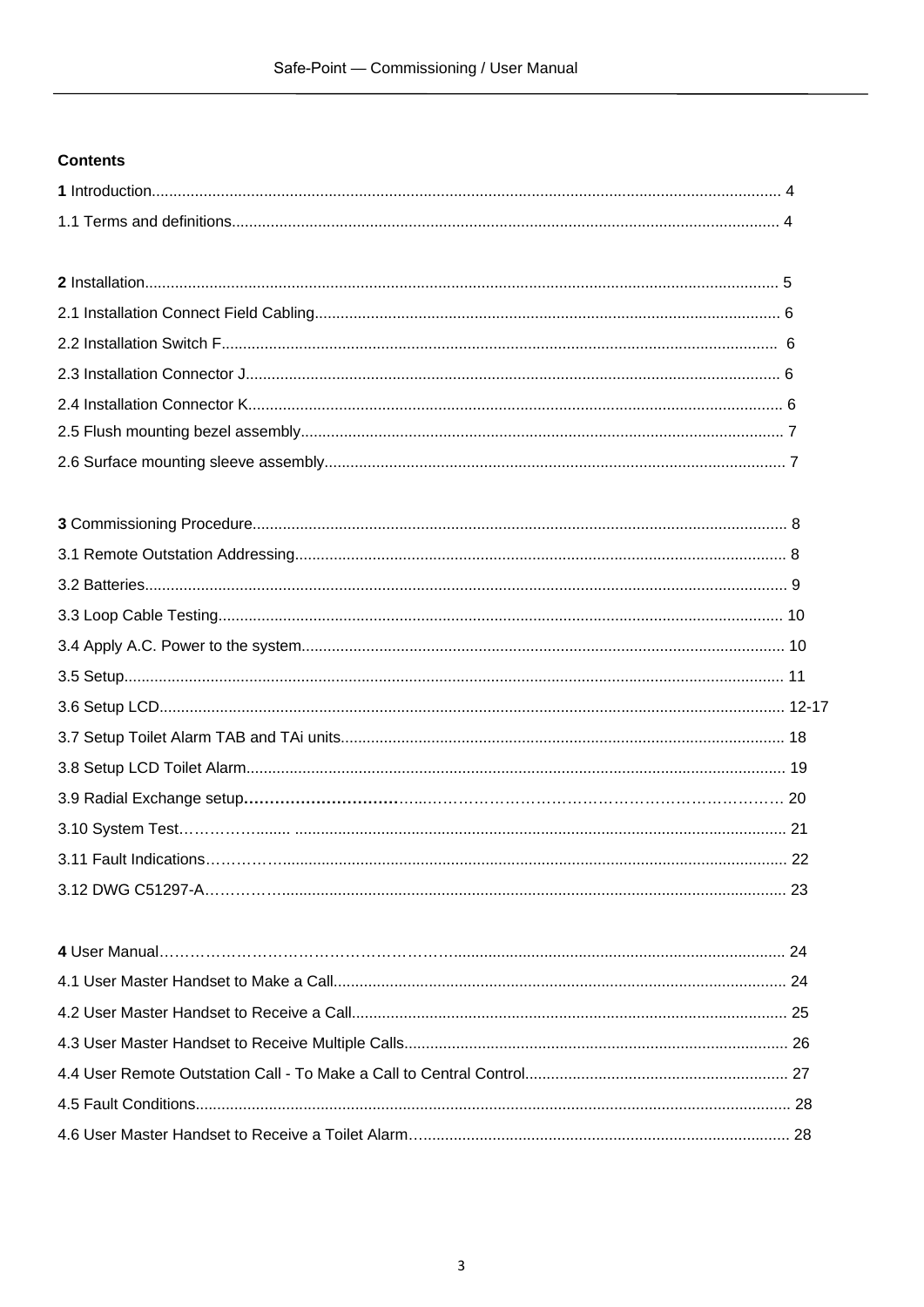#### **1. Introduction**

This commissioning manual provides general guidance for the operation, configuration, commissioning, maintenance, and fault finding. The disabled refuge system has been manufactured to comply with BS5839 Pt9. Disabled Toilet Alarm has been manufactured to comply with the Equality Act 2010.

Emergency voice communication (EVC) systems allow fire fighters and others to communicate with one another during emergency situations in and around buildings. Emergency voice communication systems are used in connection with life safety and need, therefore, to be subject to high standards of design, manufacture, installation and servicing, similar to those covering fire detection and alarm systems and voice alarm systems.

#### **1.1 Terms and definitions :**

#### **Competent person**

Authorised person with the necessary training and experience, and with access to the requisite tools, equipment and information, and capable of carrying out a defined task.

#### **Disabled refuge system**

A disabled refuge system enables communication between strategic points throughout the building or site and the central control point(s). EVC systems are generally needed for disabled people who may have difficulty negotiating the evacuation route. The need for EVC in any specific building or complex will normally be determined by the appropriate regulation and/or a fire risk assessment carried out by the owner, landlord, occupier(s), employer(s) or other competent person, as appropriate.

#### **Fire telephone system**

Commonly-used with fire fighters to form an emergency voice communication system that includes telephone handsets (Type A) at outstations and wired in enhanced fire rated cable.

#### **Refuge area**

Area that is enclosed with fire-resisting construction (other than any part that is an external wall of a building) and served directly by a safe route to an exit, evacuation lift or final exit, thus constituting a temporarily safe space for disabled people to await assistance for their evacuation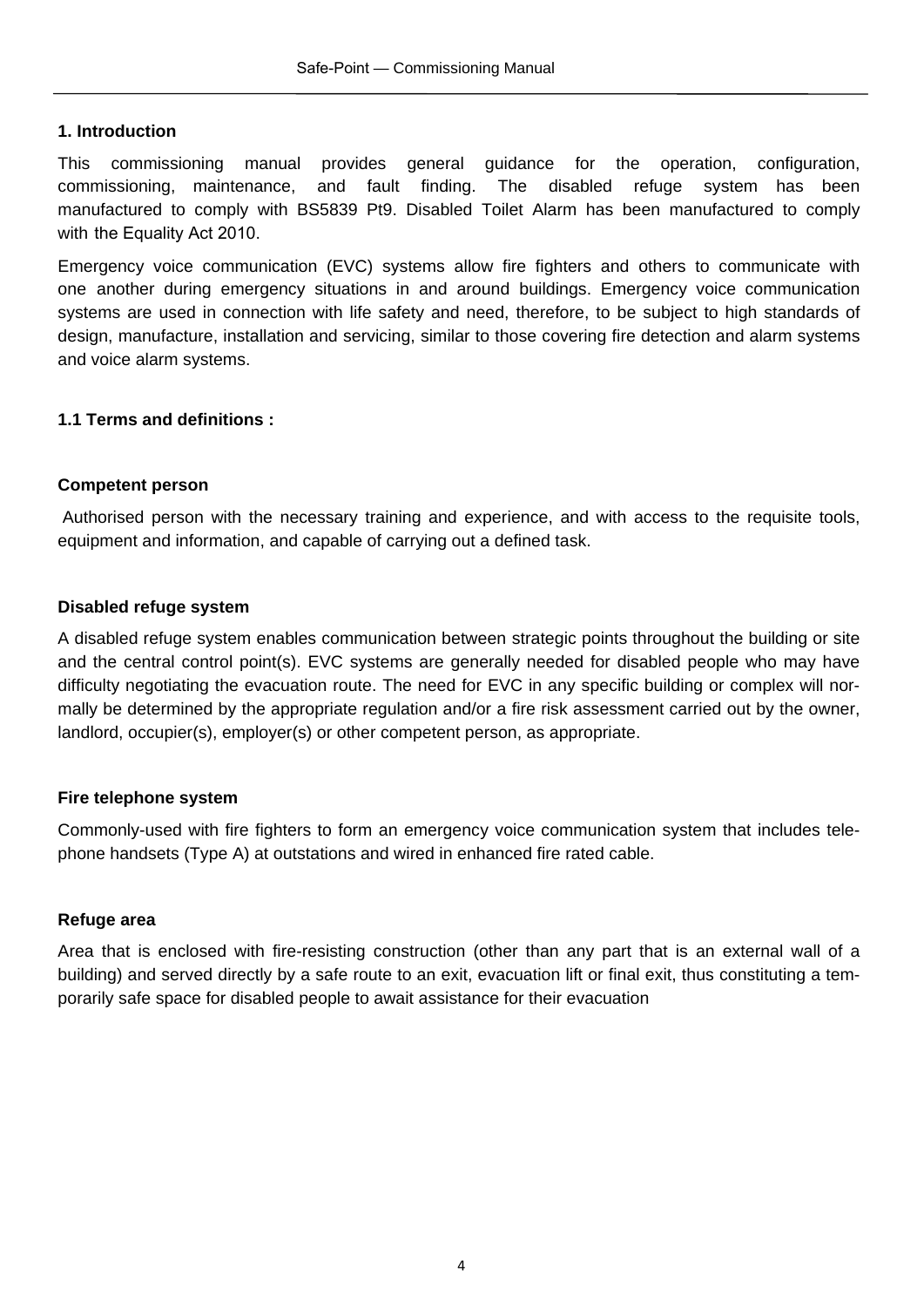#### **2. Installation : (refer to drawing on page 23)**

Install central enclosure, **with cable entry gland at top**, at a height of approx. 1.5 metres above floor height. Ensure fixings can support a load of 20 Kg.



The field cabling described below **must** be installed via top entry to the enclosure.

The system batteries will sit on the lower edge of the enclosure, and the entire space below the main PCB assembly must be kept clear to accommodate these items.

#### *2.1 Connect Field Cabling*

**A -** Connect 5A (lighting rated) A.C. Mains supply (220 - 240V) to appropriate (L)ive, (N)eutral and (E) earth terminals on the modular PSU unit DSP60, located on DIN Rail fixings at the right of the main enclosure (Max system load is 40 Watts).

N.B. Earth terminal must be connected to building earth.

**B1 –** Connect 4 core (+screen) enhanced fire rated cable **out** to first remote loop location.

Observe colour coding on PCB ident for cable cores:

| $GY$ (Grey) | : COM (0V common reference)                                   |
|-------------|---------------------------------------------------------------|
| BN (Brown)  | : PWR $(+ 24VDC)$                                             |
| BK (Black)  | : LIN (loop cable audio line)                                 |
| BU (Blue)   | : DAT (loop cable data line)                                  |
| <b>SCN</b>  | : Cable screen (connected to system earth and COM internally) |

This cable is then connected, in a 'daisy chain' configuration, sequentially to all remote node locations, and terminate to the appropriately identified terminals on the PCB subassembly CS961 located in the back box at each remote location. Continue to observe colour coding as listed above.

**B2 -** Connect loop cable returns from the last remote node location to these terminals. Observe the same polarities as the B1 terminations listed above.

#### *The following connections are optional, and are fitted only when the system specification requires these functions*

**C –** Volt free 'Fault Out' changeover contacts, for remote fault reporting. (Fault relay is normally energised).

**D –** Volt free changeover contact – changes state with any call on the system. Use if remote call indication is required.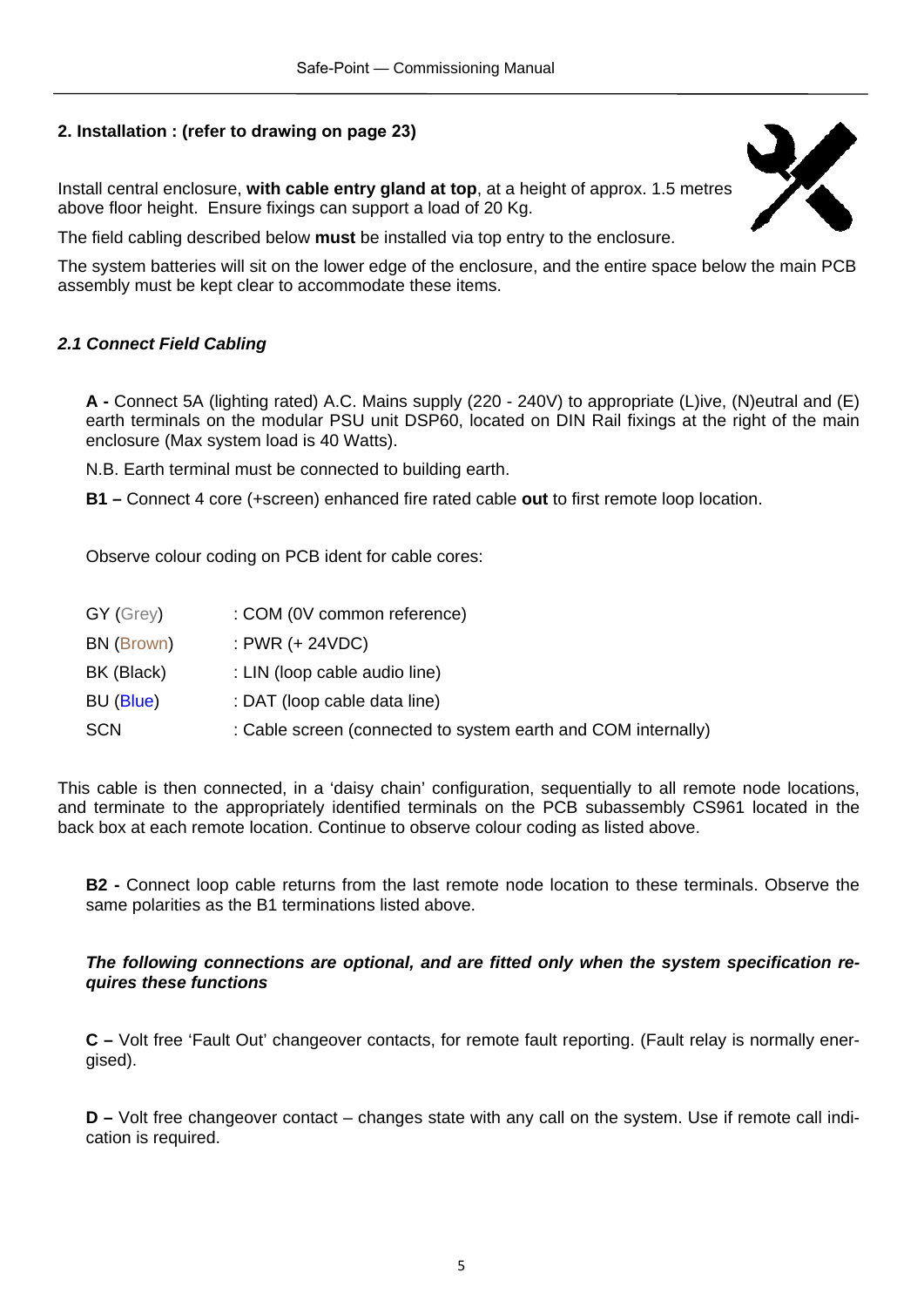#### **2. Installation Cont…**

**E –** Short these terminals with a volt free closing contact (rated 50mA or higher) to enable the system 'Anti Tamper' feature.



(The 'Anti Tamper' feature enables the system to automatically disable incoming calls, whilst retaining system monitoring of the remote cabling and outstations. The system is returned to full operation with this contact opened).

#### **2***.2 Switch F*

The setup switch is used for commissioning the system.

#### *2.3 Connector J*

The Cat5 (RJ45) socket is only used for the master control panel. These are intended to be connected via standard (non fire rated) UTP Cat 5 cable, to the main control panel.

#### *2.4 Connector K*

The Cat5 (RJ45) socket is only used where a remote control panel (repeater) is fitted. These are intended to be connected via standard (non fire rated) UTP Cat 5 cable, to a cable junction box adjacent (within the same fire zone) to the main control panel.

From that location, the control functions are serialised, and forwarded to the remote control panel location via a four pair (+screen) enhanced fire rated cable.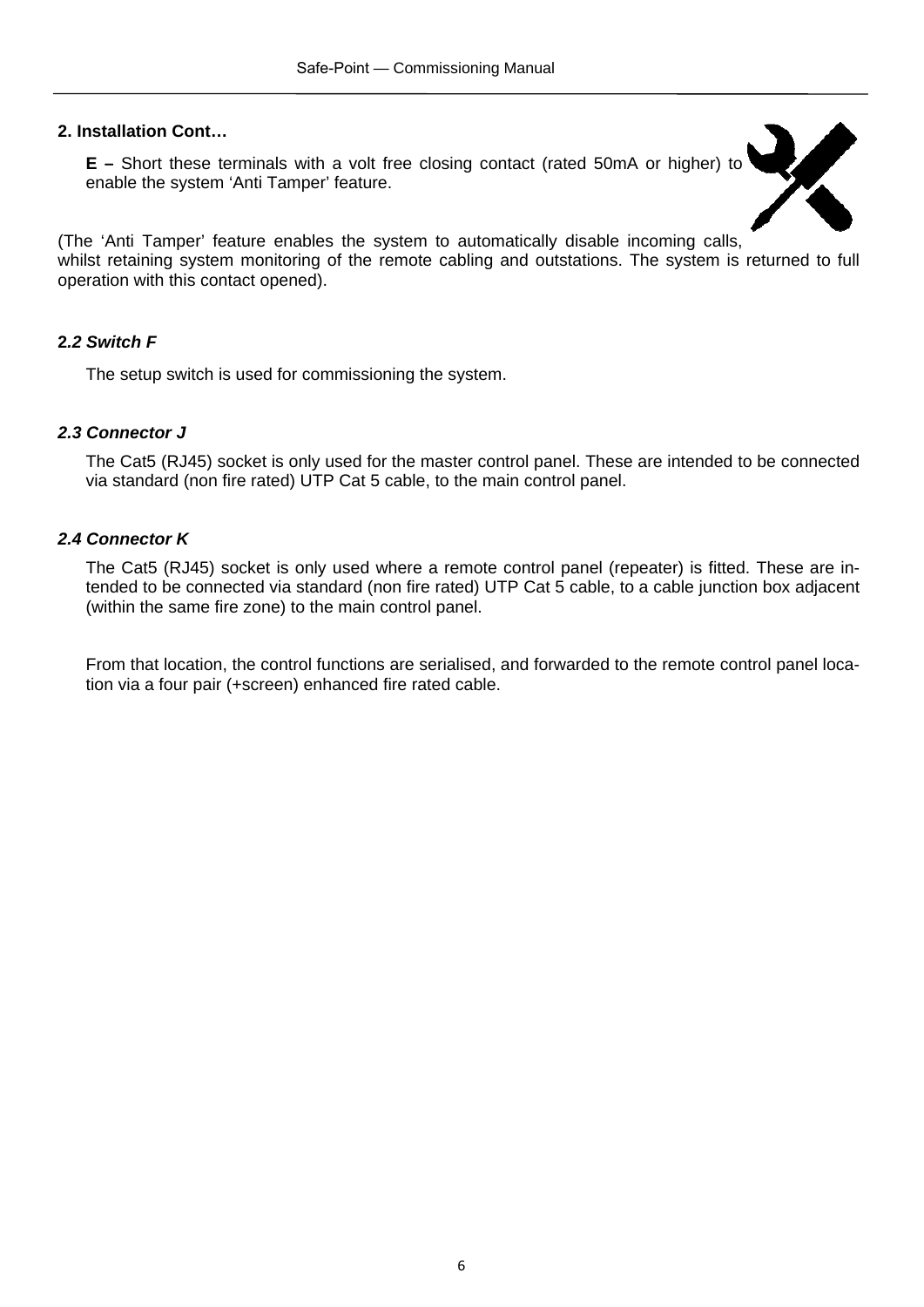### **2 Installation Cont... 2.5 Flush mounting bezel assembly**   $\overline{O}$  $\overline{O}$  $\circ$ [<br>| | | | | |<br>| |  $\overline{O}$  $\ddot{\phantom{a}}$  ,  $\overline{O}$  $\circ$  $\Omega$  $\Omega$  $\Omega$  $\overline{O}$ NANGE SECURED TO BACK BOX BY 4 M4 NUTS<br>AND WASHERS ON 8mm SWAGED STUDS<br>(2 ON EACH SIDE) V<br>FLANGE H.410mm X W.510mm X D. 1.5mm

**2.6 Surface mounting sleeve assembly** 

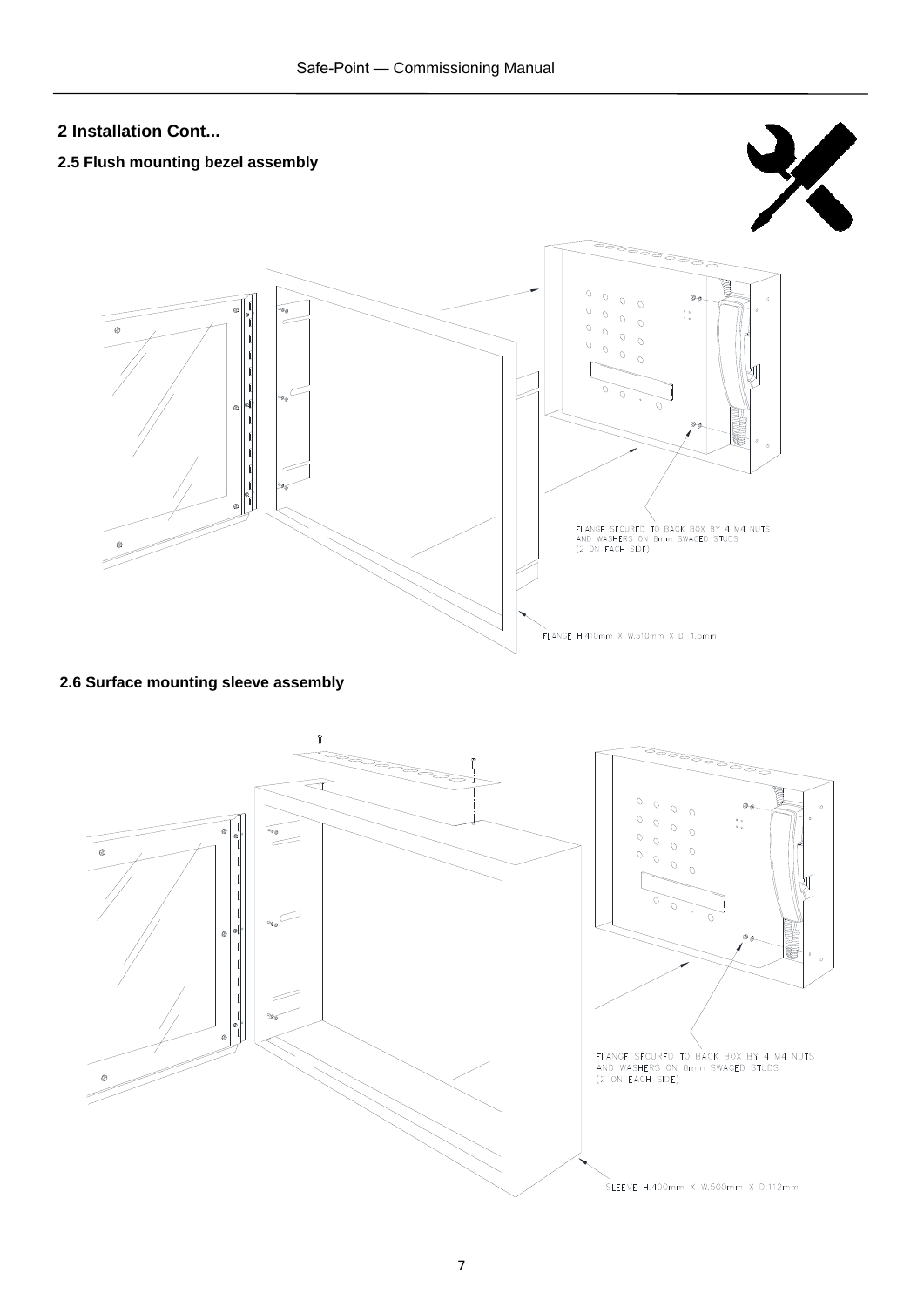#### **3.1 Remote Outstation Addressing**

Remote outstation addressing: CS965. Each outstation requires an address which relates to the switch position on the master control panel.

SW1 & SW2 are located on CS965 as below.



The remote outstation address is SW1 Tens and SW2 Units

#### *Examples*

| <b>Switch</b><br>No. | <b>Switch Set</b> | <b>Address</b> |
|----------------------|-------------------|----------------|
|                      |                   |                |
| SW2 (Tens)           | 0                 |                |
| SW1 (Units)          | 1                 | (Unit 1)       |
|                      |                   |                |
| SW2 (Tens)           | 0                 |                |
| SW1 (Units)          | 7                 | (Unit $7$ )    |
|                      |                   |                |
| SW2 (Tens)           | 1                 |                |
| SW1 (Units)          | 5                 | (Unit 15)      |
|                      |                   |                |

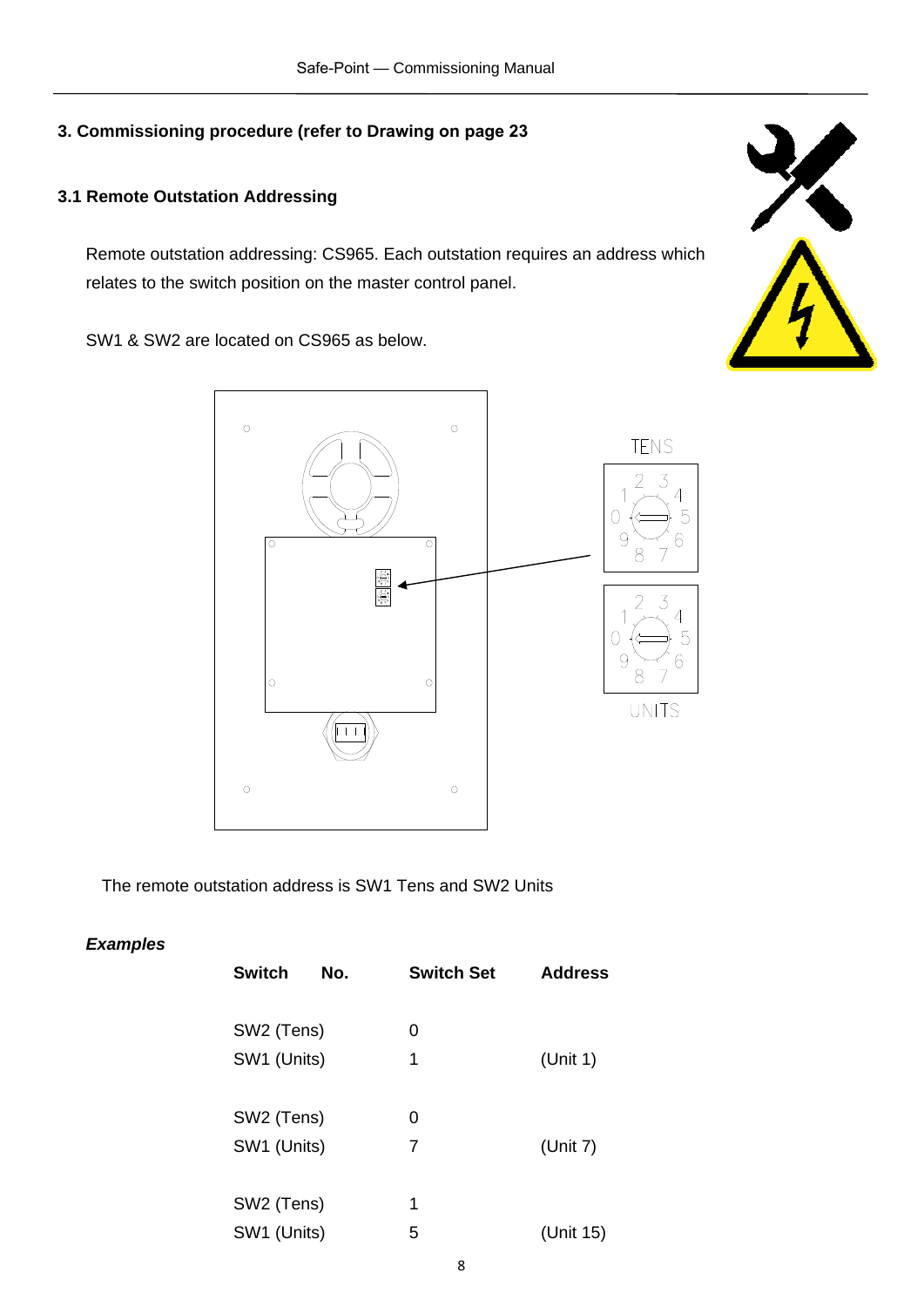#### **3.2 Advised Standby Batteries. Not supplied.**

2-Way Panel: 2x Yuasa (NP3.2-12) 12V 3.2Ah Sealed Lead Acid

8-Way Panel: 2x Yuasa (NP7-12) 12V 7Ah Sealed Lead Acid

16-Way Panel: 2x Yuasa (NP7-12) 12V 7Ah Sealed Lead Acid

32-Way Panel: 2x Yuasa (NP17-12) 12V 17Ah Sealed Lead Acid



CHECK RED LEAD IS CONNECTED TO THE RED (+) BATTERY TERMINAL. CONNECTING THE BATTERY LEAD WITH REVERSE POLARITY WILL DAMAGE THE EQUIPMENT.

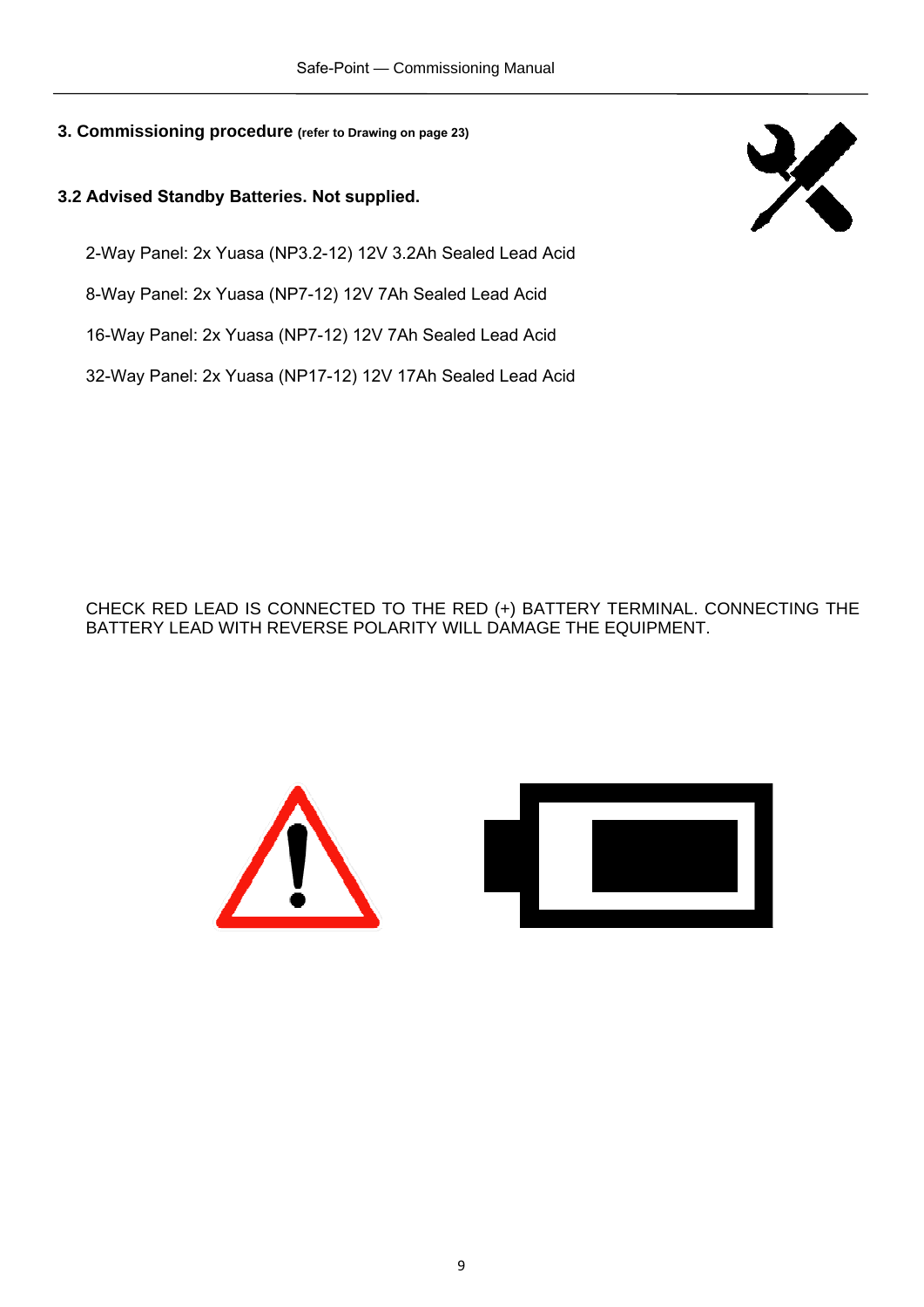#### **3.3 Loop Cable Testing**



Remote outstation loop wiring tests:

The following measurements are required before applying A.C power to the system:

Ensure that B1 and B2 are disconnected from the CS911 PCB. With a DC meter on '200' ohms range, the following measurements are required to be '6' ohms or less <.

COM (0V common reference) : *Loop out (B1) to Loop Return (B2). < 6 Ohms*  Cable screen *Loop out (B1) to Loop Return (B2). < 6 Ohms* 

#### **3.4 Apply A.C. Power to the system**

Check before power up that the master control panel RJ45 connector is plugged into connector J.

Disconnect the return of the loop. (B2)

Plug the two way cable loom terminal to the 'Batt. +/-' terminals, located at the lower right edge of the main control PCB type CS911. (N.B. note that the system will not power up, until A.C. power is applied).

On power up the system will display all faults. Pressing the Lamp Test / Silence Fault button will mute the fault sounder. All control panel zone switches will illuminate in time with the fault indicators.



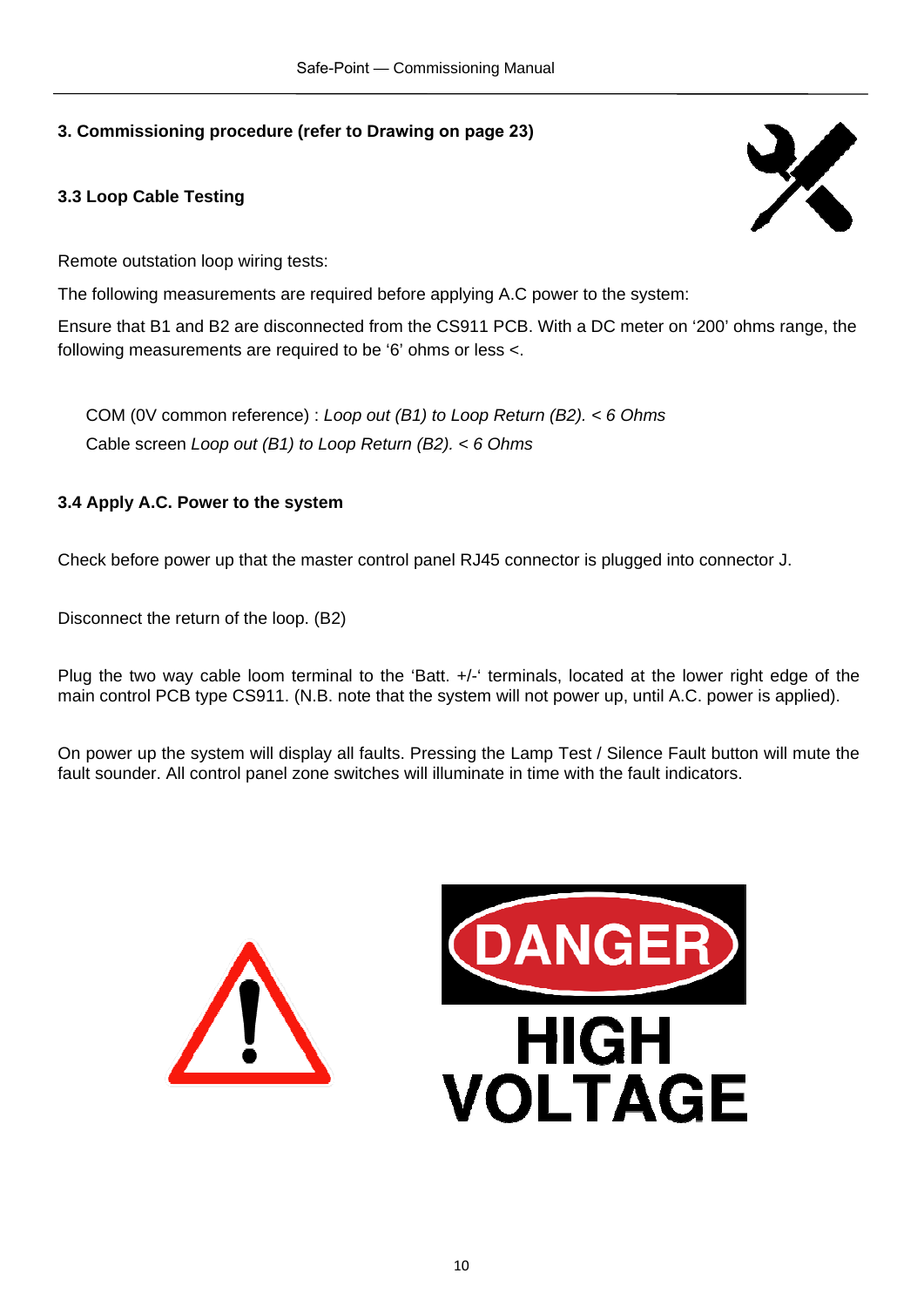#### **3.5 Setup**

Press and hold the setup button (F) on CS911 until the setup switch illuminates. This can take up to '10' seconds. The front control panel will sound three times to signify that the system is in a setup mode.

In this mode the system will send out addresses for all sixteen outstations. With a response from an outstation a solid illumination will appear on the front control panel. Once all outstations are correctly displaying on the control panel front the system unit set is ready.





switch illumination goes out.

The front control panel will sound twice to signify that the system has come out of the setup mode.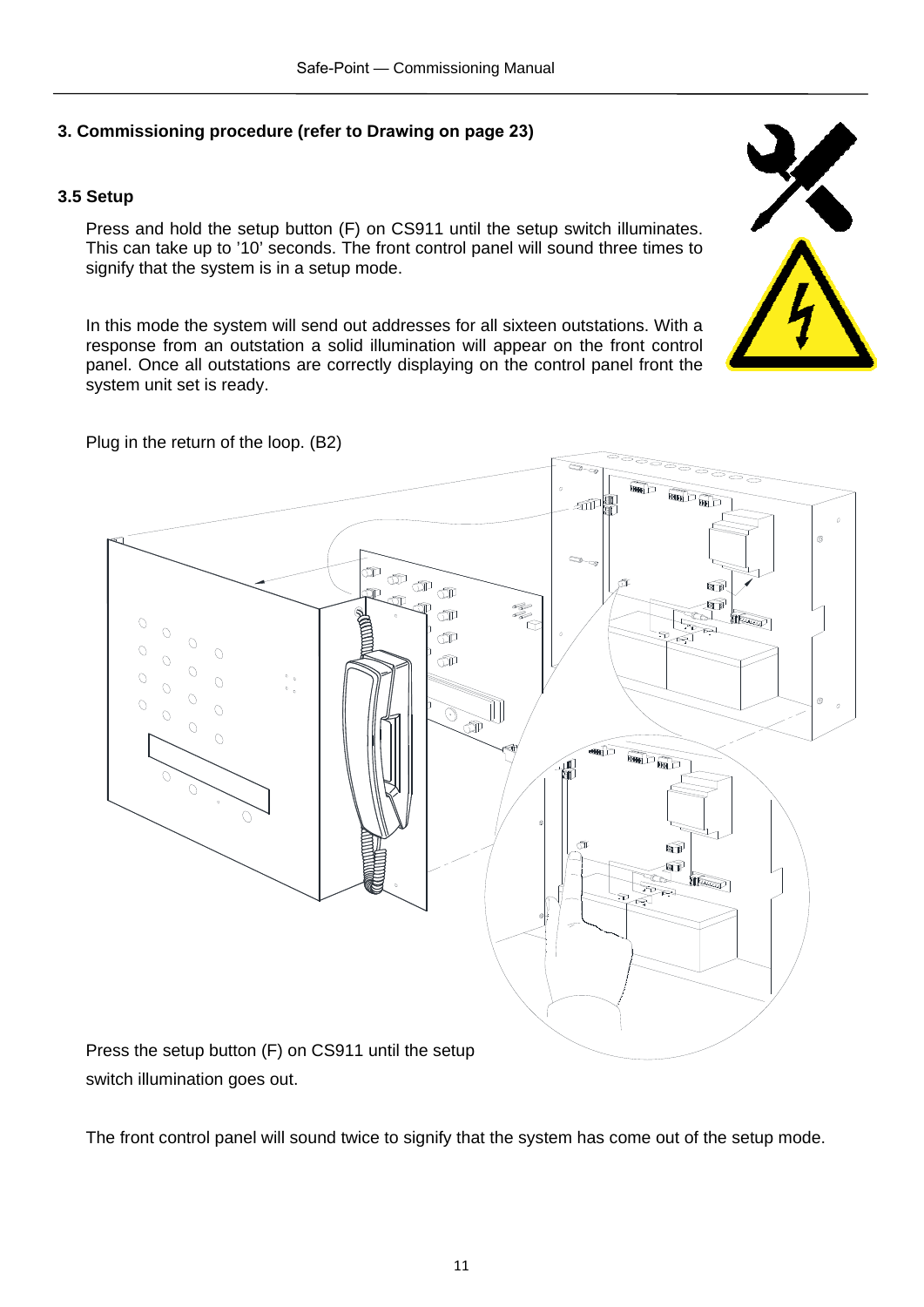#### **3.6 Setup LCD**

Press and hold the setup button (F) on CS911 until the setup switch illuminates. This can take up to '10' seconds. The front control panel will sound three times to signify that the system is in a setup mode.

The LCD screen will change to SETUP ACTIVE TEXT EDIT as below. The highlighting \* stars \* indicate the menu selection. With the right and Left buttons a selection can be made for zone text edit for Disabled Refuge or Toilet Alarm. Pressing the enter button selects the desired option.







Pressing the right or left buttons allows the disabled refuge zone number to change to the desired text location to edit. As the system is in setup the responding or active remote outstations will be displaying on the 1-16 zone buttons above the LCD screen. These same zone numbers refer to the text locations required for each zone.

Pressing the enter button allows text editing of disabled refuge zone 01.

For this example we will want to enter '15TH FLOOR SOUTH' as the zone description.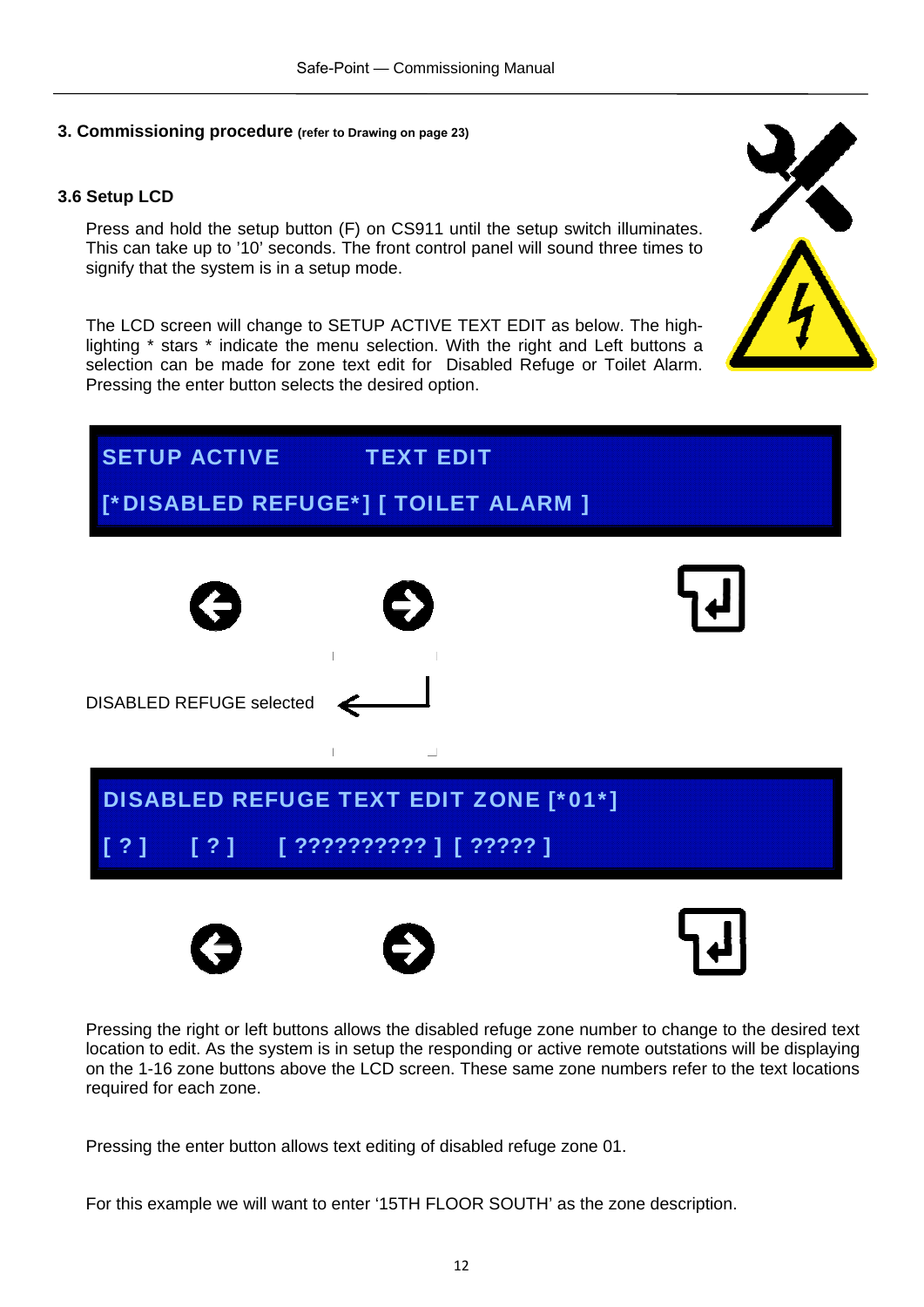

The first zone text is selected [ \* ? \* ] and indicated by the highlighting stars.

Pressing the left or right button allows the first TEXT to be changed. This will be displayed as the first part of the description location. So in our example '1' is required '**1**5 TH FLOOR SOUTH'

First TEXT selections with right button are as below :

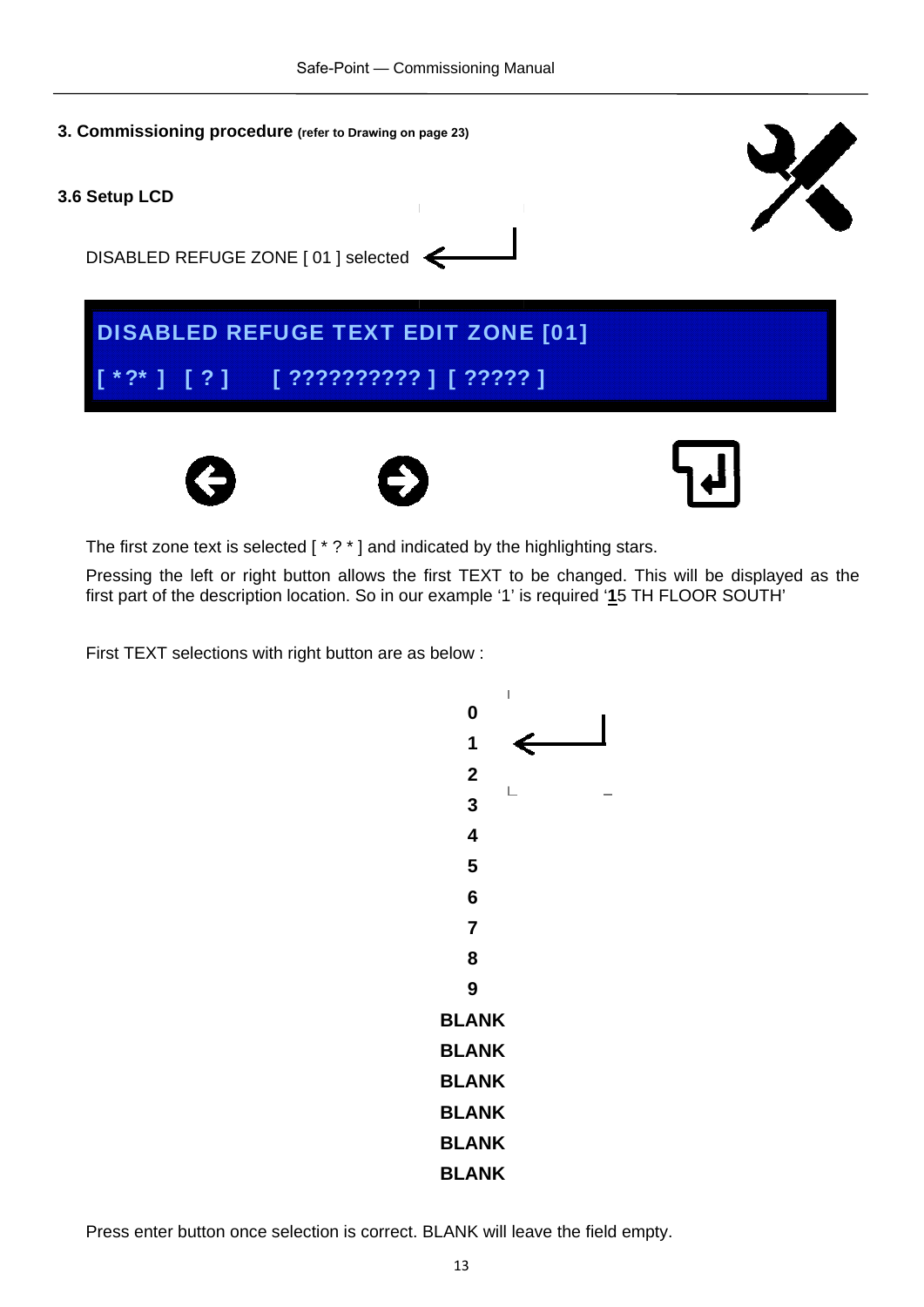



The second zone text is selected [ \* ? \* ] and indicated by the highlighting stars.

Pressing the left or right button allows the second TEXT to be changed. This will be displayed as the second part of the description location. So in our example '5' is required '1**5** TH FLOOR SOUTH'

Second TEXT selections with right button are as below :

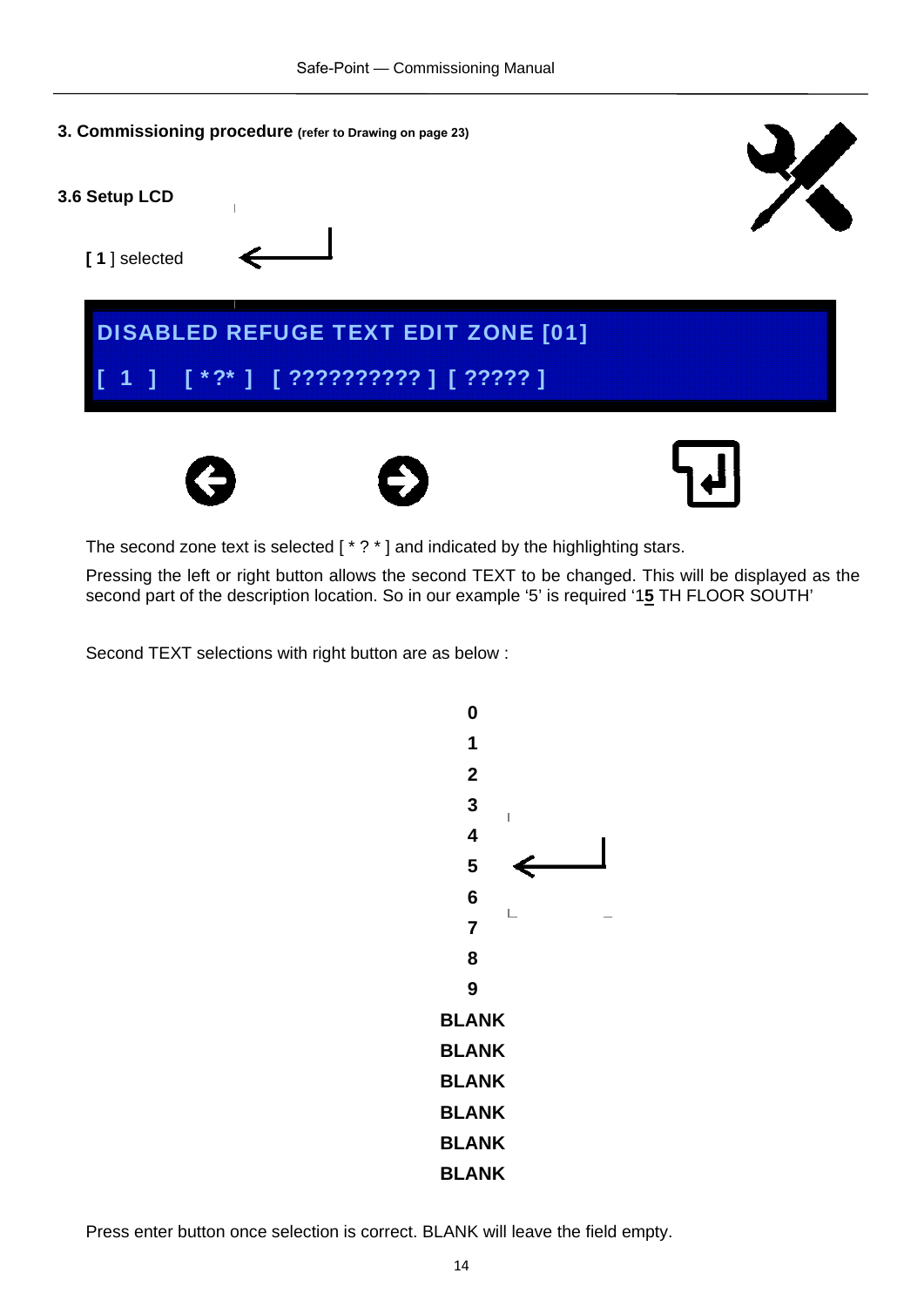



The third zone text is selected [  $*$  ?????????? \* ] and indicated by the highlighting stars.

Pressing the left or right button allows the third TEXT to be changed. This will be displayed as the third part of the description location. So in our example 'TH FLOOR' is required '15 **TH FLOOR**  SOUTH'

Third TEXT selections with right button are as below :

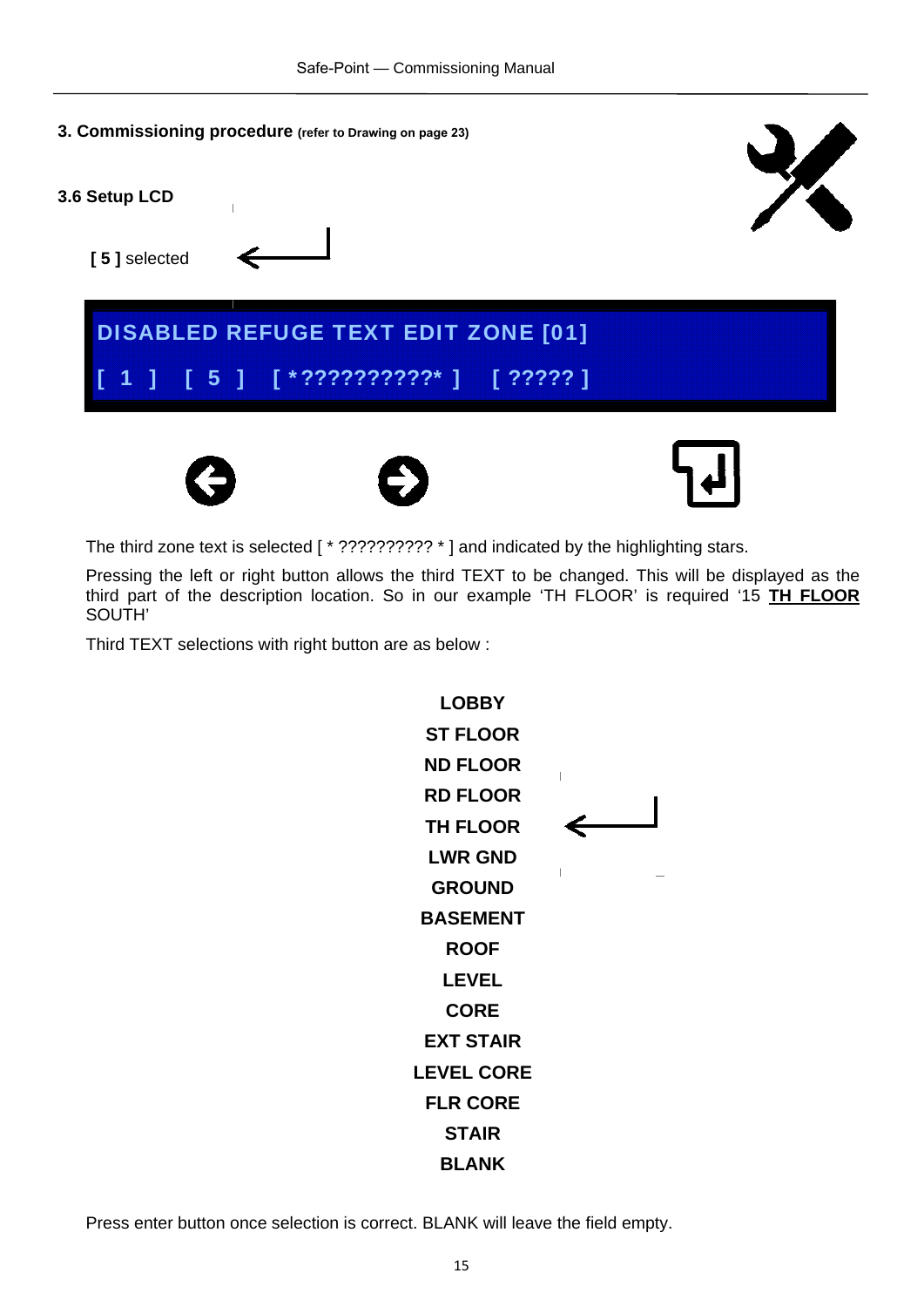**3. Commissioning procedure (refer to Drawing on page 23) 3.6 Setup LCD [ TH FLOOR ]** selected DISABLED REFUGE TEXT EDIT ZONE [01] [ 1 ] [ 5 ] [ TH FLOOR ] [ \*?????\* ]

The forth zone text is selected [  $*$  ?????  $*$  ] and indicated by the highlighting stars.

Pressing the left or right button allows the forth TEXT to be changed. This will be displayed as the forth part of the description location. So in our example 'SOUTH' is required '15 TH FLOOR **SOUTH**'

Forth TEXT selections with right button are as below :

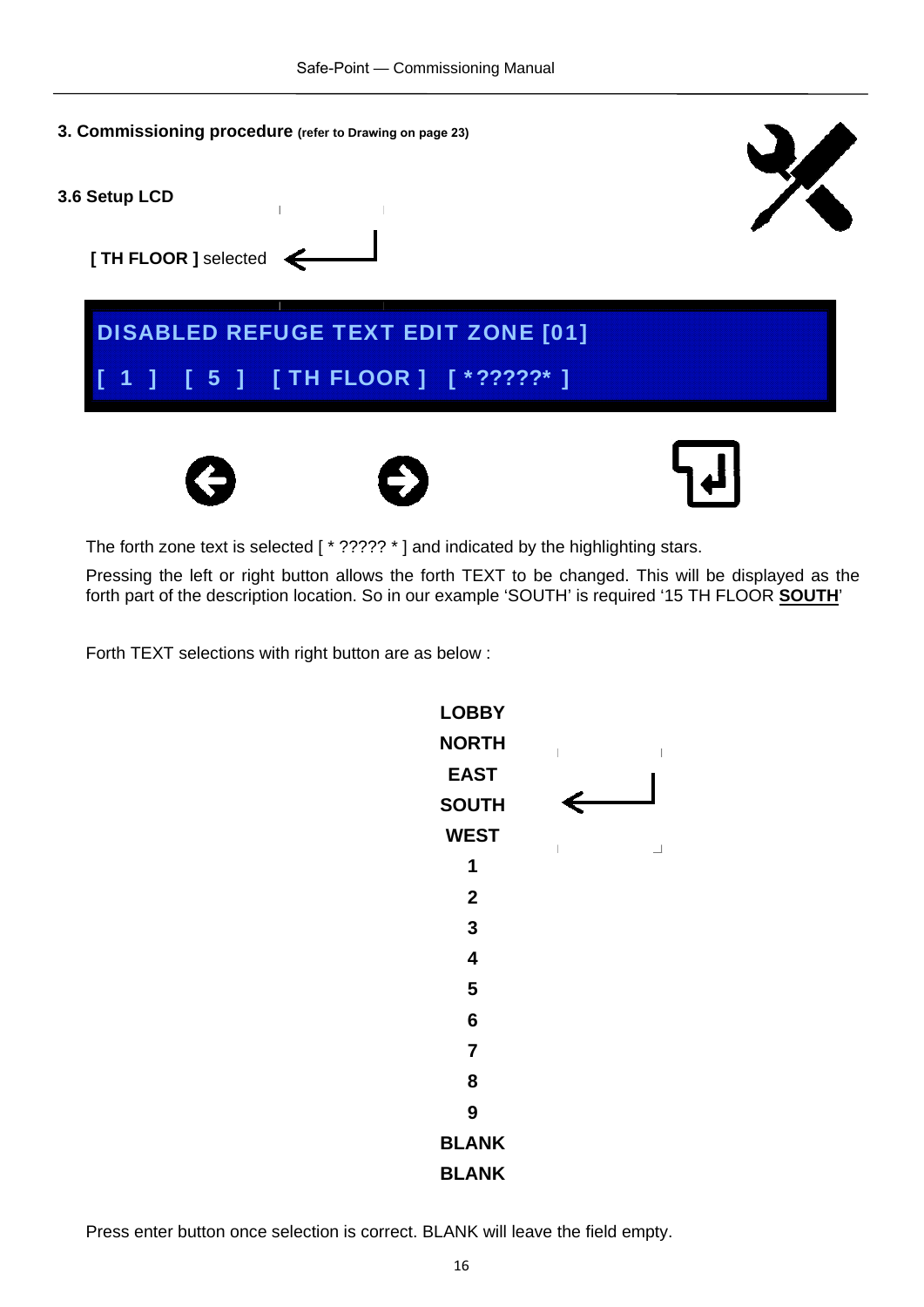- **3. Commissioning procedure (refer to Drawing on page 23)**
- **3.6 Setup LCD**

 **[ SOUTH ]** selected











The four text selections have created DISABLED REFUGE ZONE 01 : 15TH FLOOR SOUTH as a location description.

The highlighting stars return to the zone number selection [\* 01 \* ]

To edit the next disabled refuge zones text use the left and right buttons to scroll to the next desired number.

To exit the text edit mode exit setup by ;

Press the setup button (F) on CS911 until the setup switch illumination goes out. The front control panel will sound twice to signify that the system has come out of the setup mode.

Please note the text edit will not exit until the current zone has been completed and has returned to the zone number selection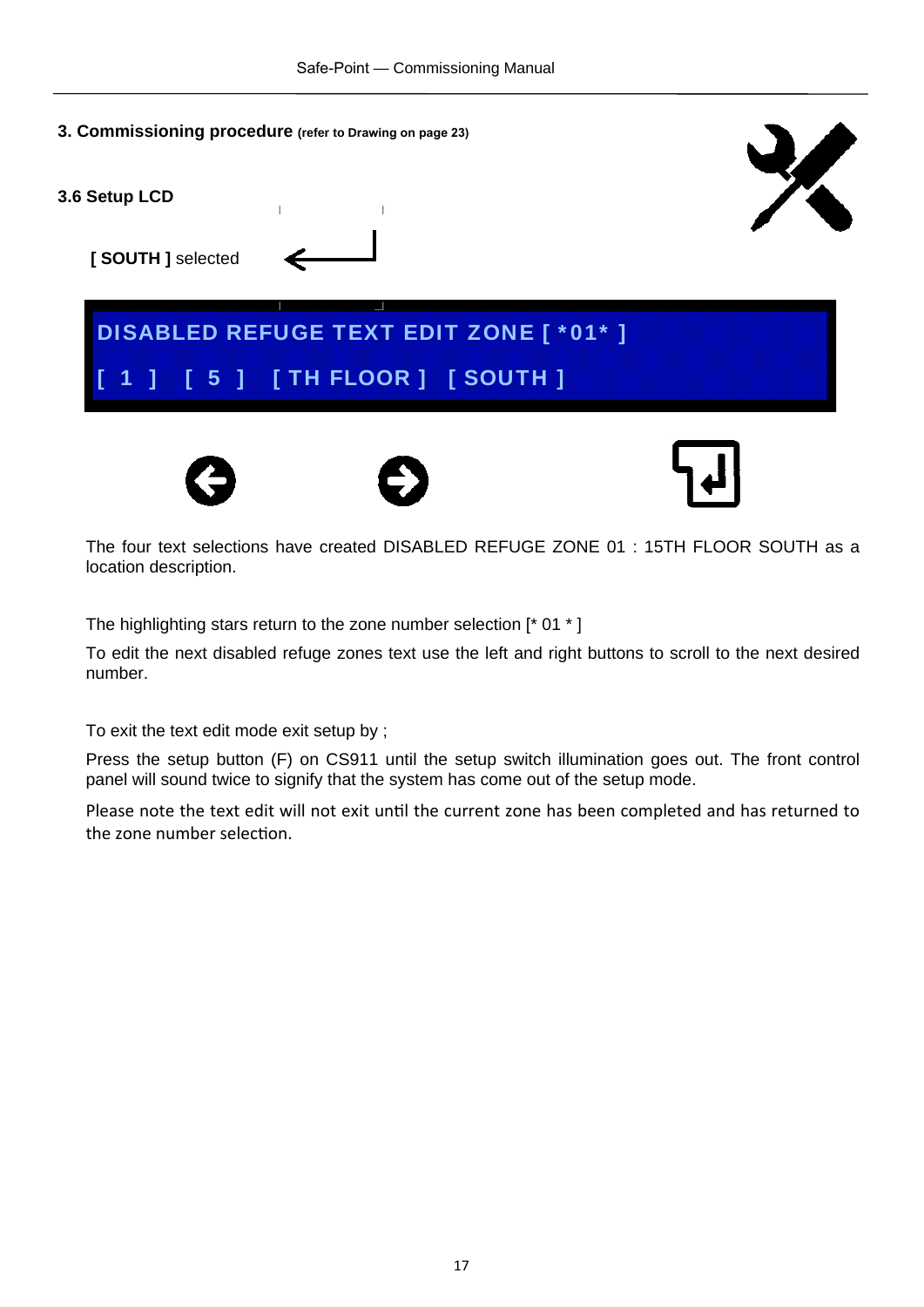#### **3.7 Setup Toilet Alarm TAB and TAi units.**

The TAB4 or TAB8 Toilet alarm input card provides radial spur connections for the Hark toilet alarm kits. In most cases the toilet alarm kit is wired to a local refuge point. However there are times where the toilet alarm '2' core spur from the Overdoor/PSU unit is wired directly back to the master control panel. The TAi-4 or TAi-8 can be positioned on the disabled refuge loop or radial cable positions.



In the central instance you would fit either a TAB4 (4 way) or a TAB8 (8 way)

radial input card. This card fits directly onto the main control board in the rear of the control panel. This will fit onto either a CS1007 or CS911 card. Pillars are already fitted to these boards ready to accept the TAB card.

Before fitting the card remove ALL power to the system. Please take static precautions when handling any of the cards to avoid giving static damage to cards.

The TAB card is supplied with a RJ45 connection lead. This plugs directly into the rear main control board. CS1007 (J11) or CS911 (J9). Once the lead is connected between the two cards secure the TAB card to the pillars with the 4 off M3 x 6mm screws.

Now that the card is fitted you will need to change L2 on the main control rear board to the B position. As default the link is fitted in the A position.

The TAB cards are supplied already programmed and the BCD switch is already set to address 1 to activate the outputs correctly for toilet zones 1-8.

Different addresses can be selected depending on what zone number the toilet alarm in required to illuminate on alarm.

| TAI-8 Address | <b>Toilet Alarm zones</b> |
|---------------|---------------------------|
|               | 1-8                       |
| 2             | Not Used                  |
| 3             | $9 - 16$                  |
|               | Not Used                  |

The cabling from the toilet alarm kits can be wired into the appropriate input terminals marked 1 to 4 (TAB4) or into 1 to 8 (TAB8). These connections are not polarity conscious.

Once all of the above is carried out the power can be re-instated and the batteries.

The system will have to be run through the standard set up procedure.

Press and hold the setup button (F) on CS911 until the setup switch illuminates. This can take up to '10' seconds. The front control panel will sound three times to signify that the system is in a setup mode.

In this mode the system will send out addresses for the TAi units. Each TAi unit has two RED led's that will flash from data IN to data OUT approximately every 6 seconds. This signifies that the TAi unit is logged onto the system. Whilst in setup mode check that all disabled refuge units are still responding on the front panel with solid zone indications.

Once all TAi units and outstations are correctly displaying exit setup. By pressing button (F) on CS911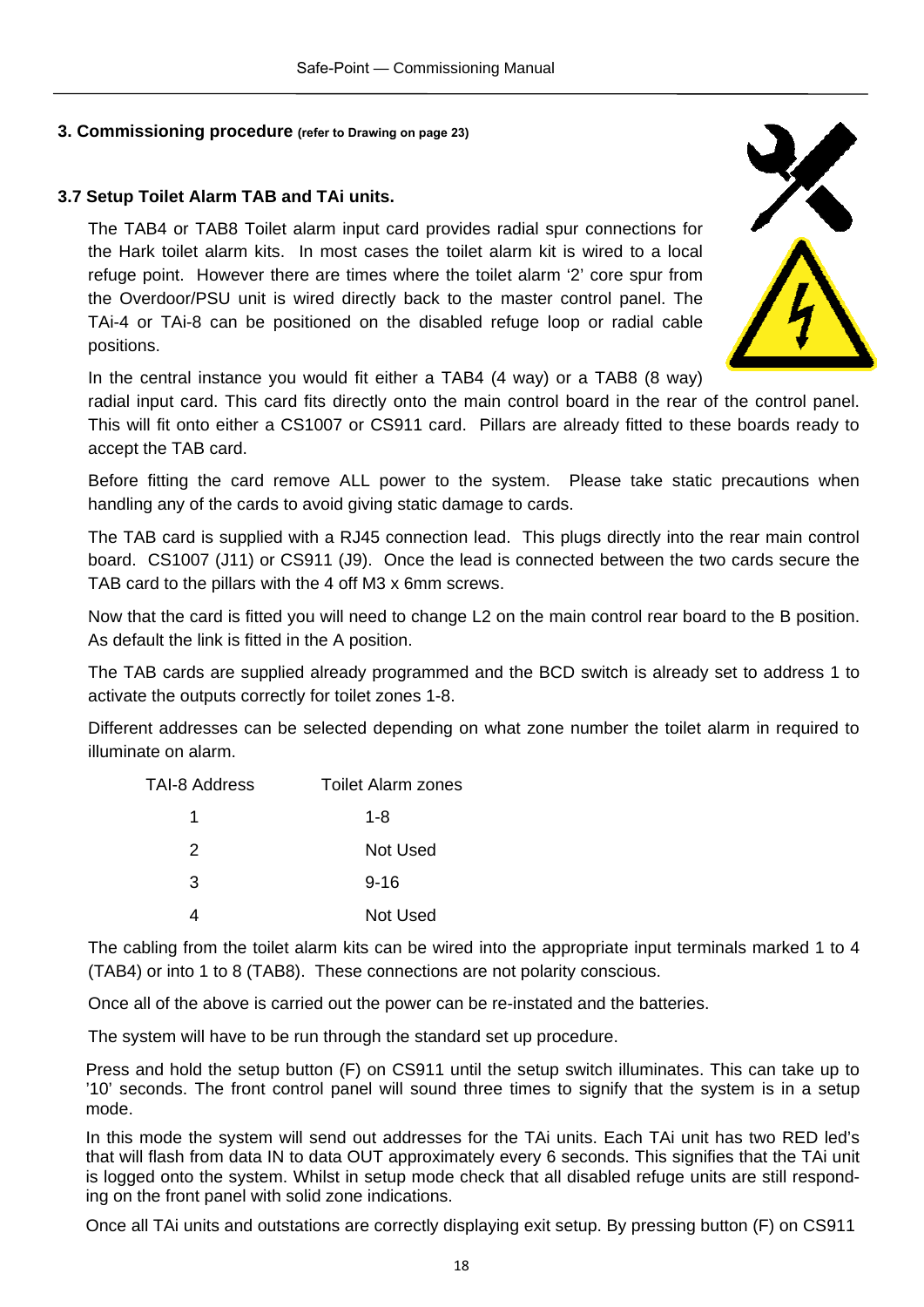#### **3.8 Setup LCD Toilet Alarm**

To text edit the toilet alarm zone text the same process is required as the disabled refuge before.

Press and hold the setup button (F) on CS911 until the setup switch illuminates. This can take up to '10' seconds. The front control panel will sound three times to signify that the system is in a setup mode.

The LCD screen will change to SETUP ACTIVE TEXT EDIT as below. The highlighting \* stars \* indicate the menu selection. With the right and Left buttons a selection can be made for zone text edit for Disabled Refuge or Toilet Alarm. Pressing the enter button selects the desired option.





Pressing the right or left buttons allows the toilet alarm zone number to change to the desired text location to edit. As the system is in setup the responding or active remote outstations will be displaying on the 1-16 zone buttons above the LCD screen. These same zone numbers refer to the text locations required for each zone for each toilet that is wired to its local refuge point.

The same process as the disabled refuge will allow different zone location text to be entered for the toilet alarm zone.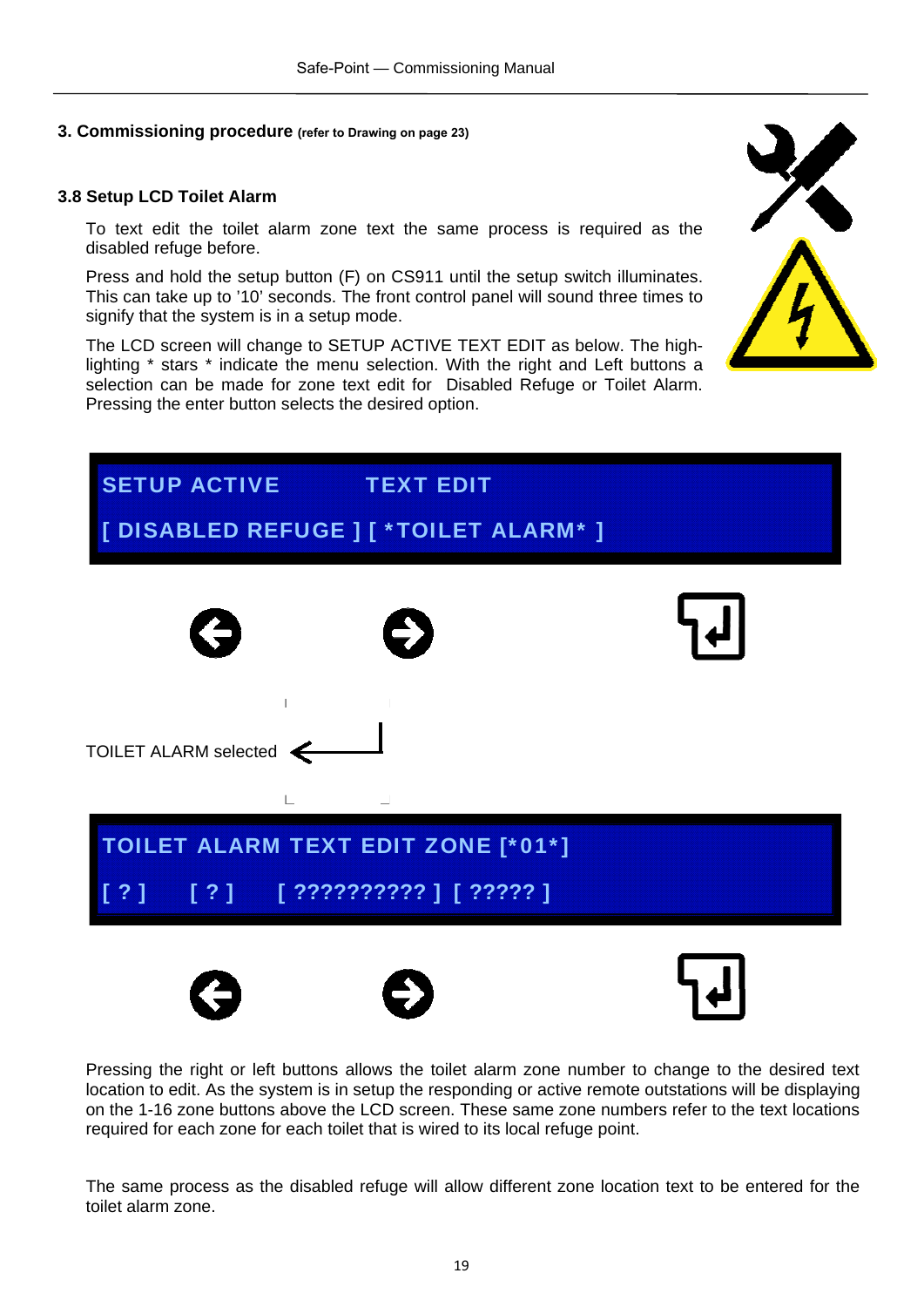#### **3.9 Radial Exchange Setup**



The Radial Exchange (EX8 or EX16) is a loop to radial cable convertor. This EXC8 device is powered from the loop and allows '8' x '2' core  $+$  screen enhanced fire rated cable outputs for eight remote outstations.



The EXC8 exchange PCB CS1020 has a set address on the loop. The output numbers will depend upon the address SW1 switch as below :

| EXC8 Address (SW1) | <b>Disabled Refuge Outstation Address</b> |
|--------------------|-------------------------------------------|
| ADD 1              | 1-8                                       |
| 2                  | $5-12$                                    |
| 3                  | $9 - 16$                                  |
|                    | $13 - 20$                                 |

The disabled refuge outstation address must match the EXC8 output number. i.e. EXC8 (ADD 1) output 1 to remote outstation set to address 01.

Ensure the +, - and SCN connection are observed at both ends of the cable. The red led's (Data In / Data Out) on the CS1020 cards will flash momentarily when the unit has been logged.

If units are wired into incorrect outputs then they will appear logged onto the system. However when operated they will not connect and intercom will not be established. A high level data noise will be heard from the outstation.

If the main panel is in setup (3.5 Setup) any unused outputs will automatically go into fault after five scans. Once in fault the CS1020 SW2 switch must be pressed to reset the latched outputs. If an output is in fault the address data is isolated from the corresponding radial output and will not function.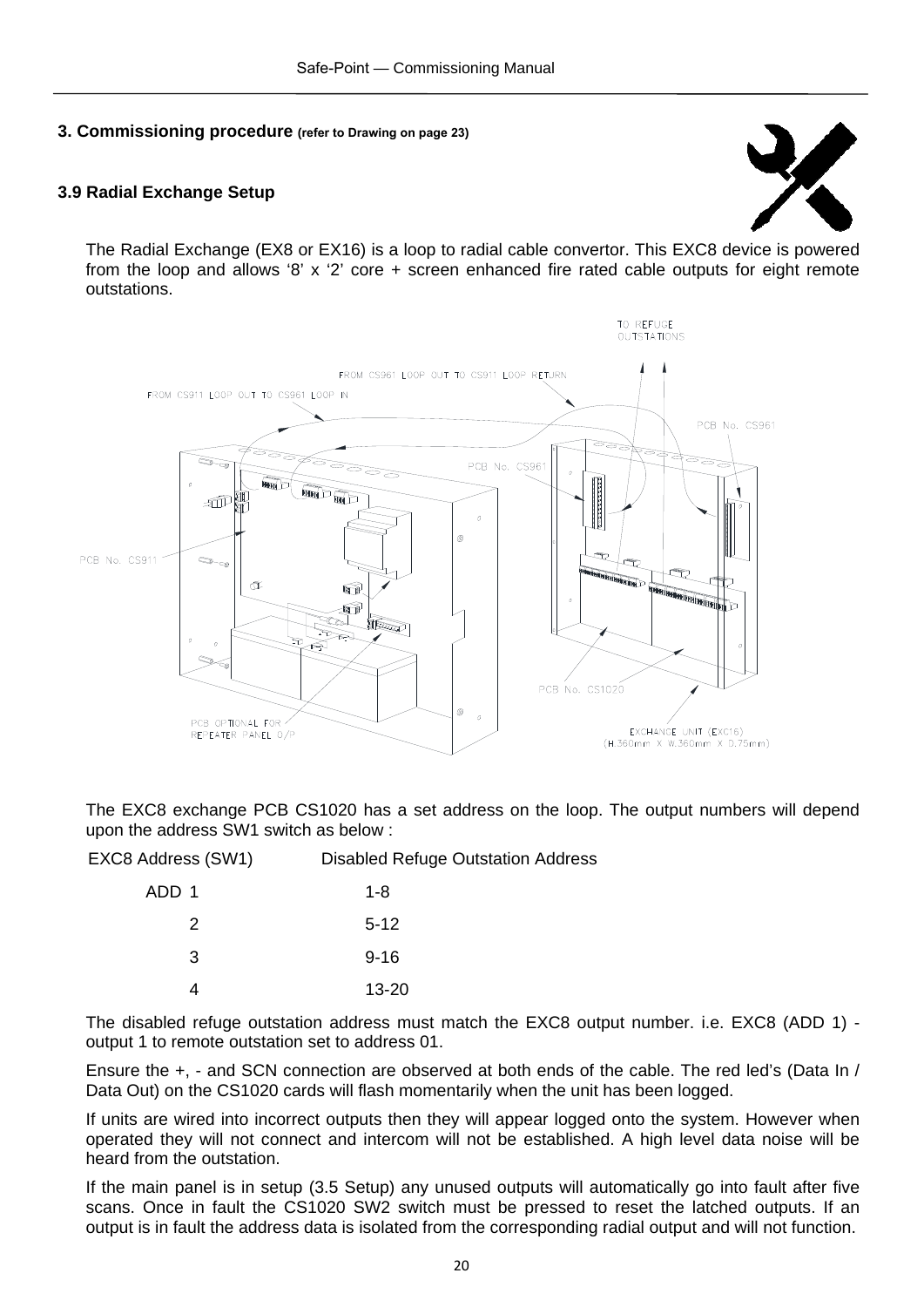#### **3.10 System Test (refer to Drawing on page 23)**



Once the installation and commissioning procedures are complete, test for correct system operation, and fault reporting functions. Test all locations for correct call in / call out functions, by following the user manual instructions listed on page 24 Section 4.

Remove primary power, to check correct operation of battery support supply. Central control will report a fault condition. The fault sounder will be activated on the main control panel, and the fault LED's will be illuminated with a slow flash pattern.

The fault out relay will be de-energised.

Press the 'silence fault / lamp test' switch on the control panel momentarily, to silence the fault sounder to an intermittent state. Open the main enclosure to confirm display of the 'mains fail' and 'charge fail' fault LED's located near the bottom edge of the main PCB ref. CS911. Reconnect primary power. To reset the fault press and hold setup button (F) until the fault clears from CS911.

Where utilised, check the function of the anti-tamper feature by applying a volt free closed contact (or temporary wire link) across the Anti-tamper terminals. Under this condition, any call made from a remote hands free outstation will be automatically cancelled by the central controller. The system will remain inactive from remote calling for c.10 seconds, to minimise nuisance recalling.

An open circuit at the anti-tamper terminals will allow normal system operation.

Note that making a call out from the master is not effected by the anti-tamper status.

Note that use of the anti-tamper facility is not recommended where telephone type remote outstations are used.

 If a remote telephone is maliciously left off hook, the anti tamper circuitry will continue to attempt to clear the call until the handset is replaced. This will disable the remote fault monitoring system, until such time as the system is activated.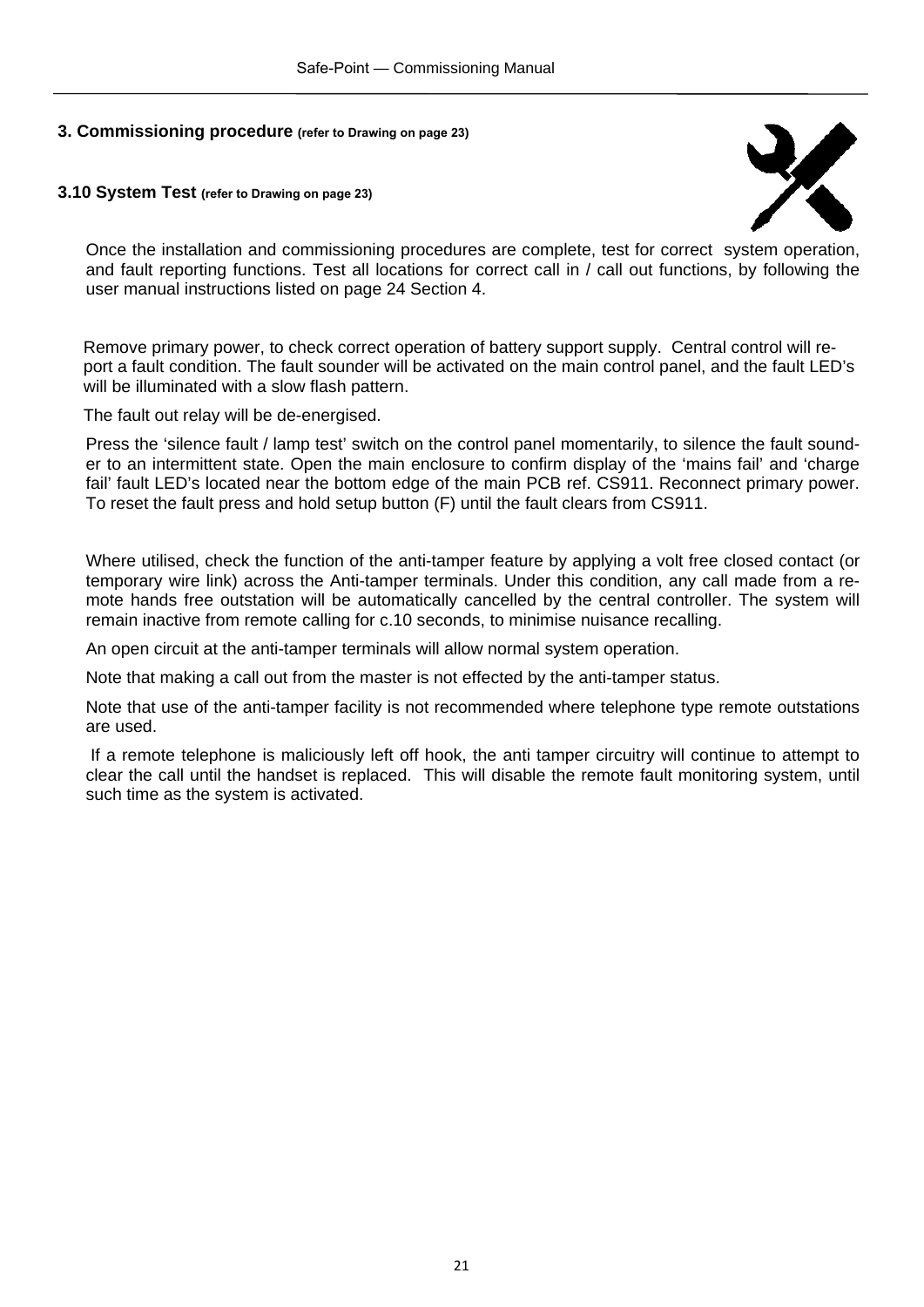#### **3.11 Fault Indications (refer to Drawing on page 23)**



The LED function references Drawing found on page 23 and on PCB CS911, identify the function of all fault indications within the central enclosure. Note that any fault condition will cause the front panel fault Light Emitting Diodes (LED's) to indicate with a slow flashing pattern, and will activate the audible fault sounder as a continuous tone.

Pressing the 'Lamp Test / Silence Fault' switch will change the sounder function to intermittent. (A short 'reminder' bleep approx every 90 seconds). Generation of a second fault condition will reactivate the fault sounder to a continuous tone.

The following table lists the various fault LED's, and describes the action to be taken to help identify specific faults.

| <b>Fault LED Description</b> | <b>Nature of Fault</b>                                         | Action required to assist<br>fault location                                                                                                                                                                                                          | Action required to clear fault<br>state, after correction                                               |
|------------------------------|----------------------------------------------------------------|------------------------------------------------------------------------------------------------------------------------------------------------------------------------------------------------------------------------------------------------------|---------------------------------------------------------------------------------------------------------|
| 1 - 'Common Fail'            | Loop common cable open circuit                                 | Test loop wiring as per 3.3                                                                                                                                                                                                                          | Press and hold 'Setup Switch'                                                                           |
| 2 - 'Power Fail'             | Loop Power cable open circuit                                  |                                                                                                                                                                                                                                                      | switch <b>F</b> , to reset loop monitors.                                                               |
| 3 - 'Line Fail'              | Loop Lin(e) cable open circuit                                 | Test loop wiring as per 3.3                                                                                                                                                                                                                          | Press and hold 'Setup Switch'<br>switch F, to reset loop monitors.                                      |
| 4 - 'Master H.SET Fault'     | Master Handset short circuit or<br>disconnected                | Check master handset connec-<br>tions. Check CAT 5 connection to<br>front panel                                                                                                                                                                      |                                                                                                         |
| 5 - Remote Fault             | Failure of one (or more) remote<br>units to respond            | Check for missing responses on<br>'UNIT' LEDS in setup mode                                                                                                                                                                                          |                                                                                                         |
| 6 - 'Data bus Fail'          | Data loop cable open circuit                                   | Test loop wiring as per 3.3<br>Ensure all outstations are re-<br>sponding in set up mode.                                                                                                                                                            | Press and hold 'Setup Switch'<br>switch F, to reset loop monitors.                                      |
| $7 -$ Load                   | Indication of periodic battery load<br>test                    | No Fault                                                                                                                                                                                                                                             | $\overline{\phantom{a}}$                                                                                |
| 8 - 'Mains Fail'             | Failure of primary supply                                      | Check for primary power to enclo-<br>sure - check for + 28V DC out<br>from DSP60 Din Rail PSU                                                                                                                                                        | Replace faulty DSP60 power<br>supply if necessary.                                                      |
| 9 - 'Batt Fail'              | Failure of support battery(s) under<br>load condition          | Move L6 to position 'B' to reduce<br>load interval to approx. 1 minute.<br>Momentarily press setup switch to<br>start new test sequence, and allow<br>2 minutes for repeat test. If 'Batt<br>Fail' indicator illuminates again,<br>replace batteries | Momentarily press setup switch<br>after replacement batteries are<br>fitted.<br>Return L6 to position A |
| 10 - 'Charge fail'           | Failure of battery connection, or<br>failure of primary supply | Check battery connection loom,<br>including the inline protection fuse<br>Replace if necessary (5A anti-<br>surge)                                                                                                                                   | $\blacksquare$                                                                                          |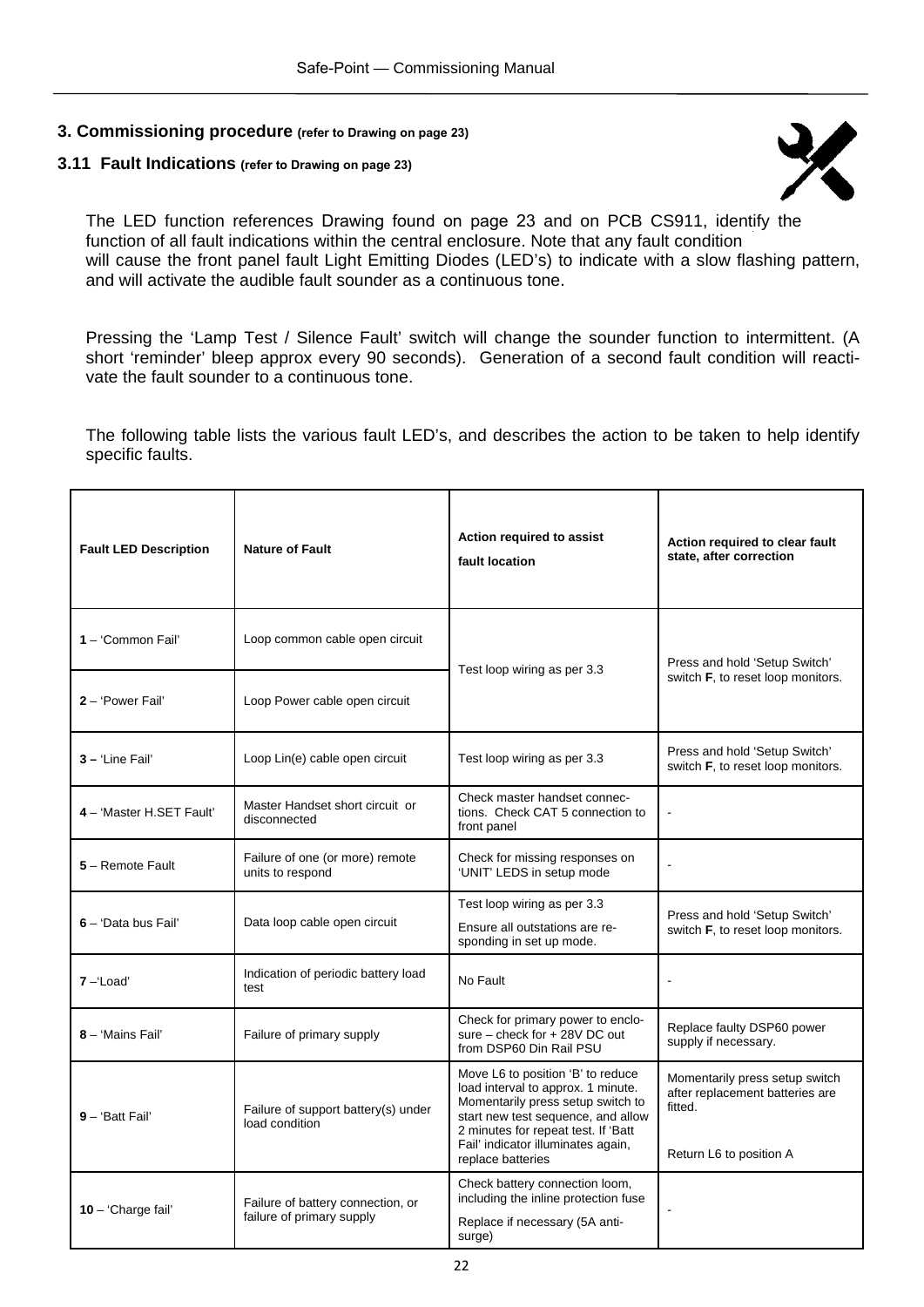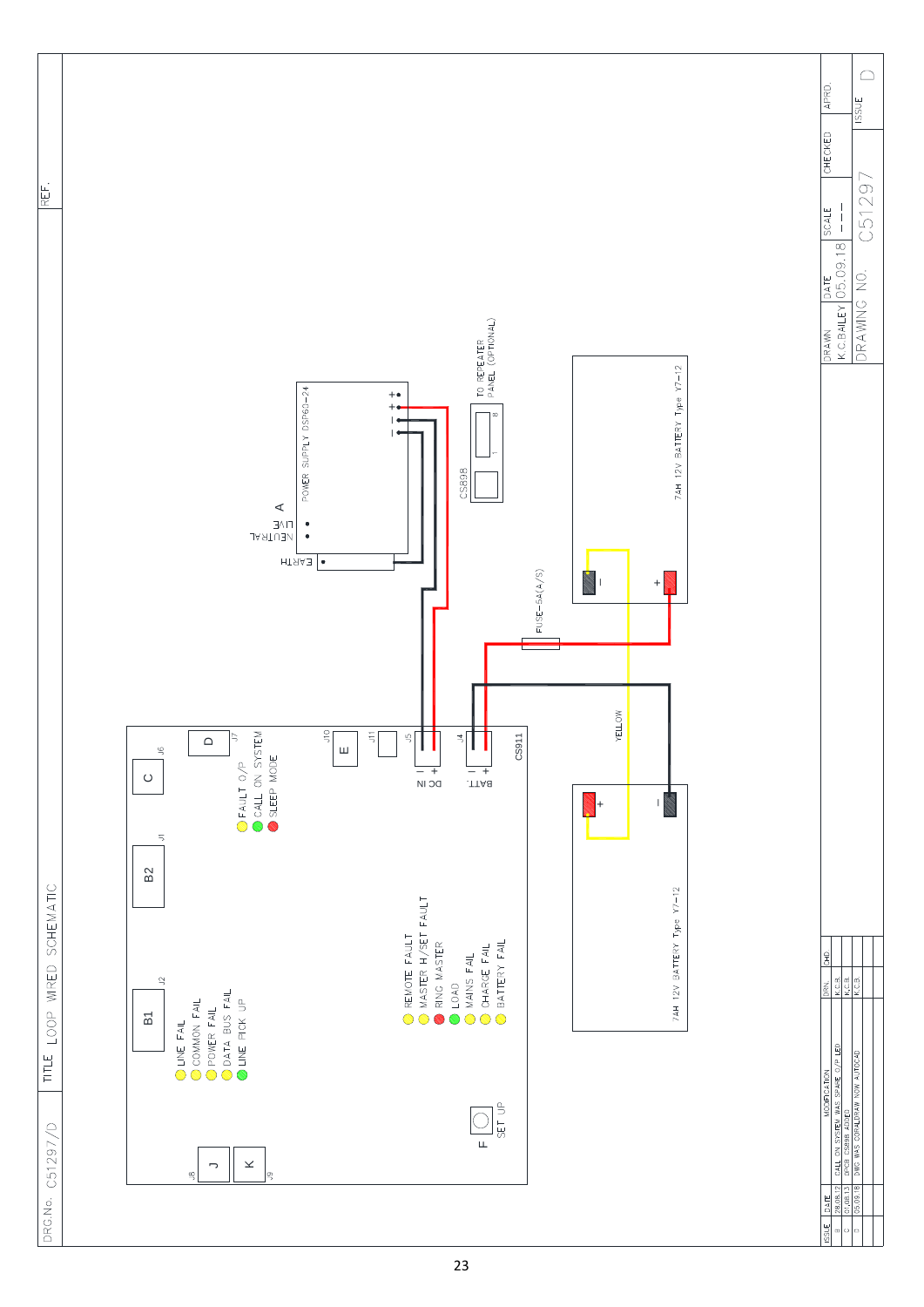#### **4.1 User Master Handset to Make a Call**

The Central Control Panel consists of a single master telephone handset, and an array of momentary illuminated switches, one of which is assigned to each remote outstation during system commissioning.

Where these are identified on the Control Panel with simple numeric indications, a LCD screen provides zone text descriptions for each disabled refuge location.

Lifting the master handset will clear any faults present on the system. The LCD screen will change to either [ NO ZONE TEXT ] which indicates that the system has no zone location text entered. The setup procedure 3.5 is required before zone information can be displayed.

## [ NO ZONE TEXT ] \* ENTER VIA SETUP \* SCROLL < > CALL LOCATIONS







Once Setup 3.5 procedure has been completed, lifting the master handset will display the edited zone descriptions for each zone. Each zone location can be scrolled by pressing the left and right buttons.

# DISABLED REFUGE Z1 [ 15 TH FLOOR SOUTH ] SCROLL < > CALL LOCATIONS







The zones descriptions will only display the edited zones.

Once the disabled refuge zone has been selected, press the corresponding zone button number will connect the outstation to the master handset.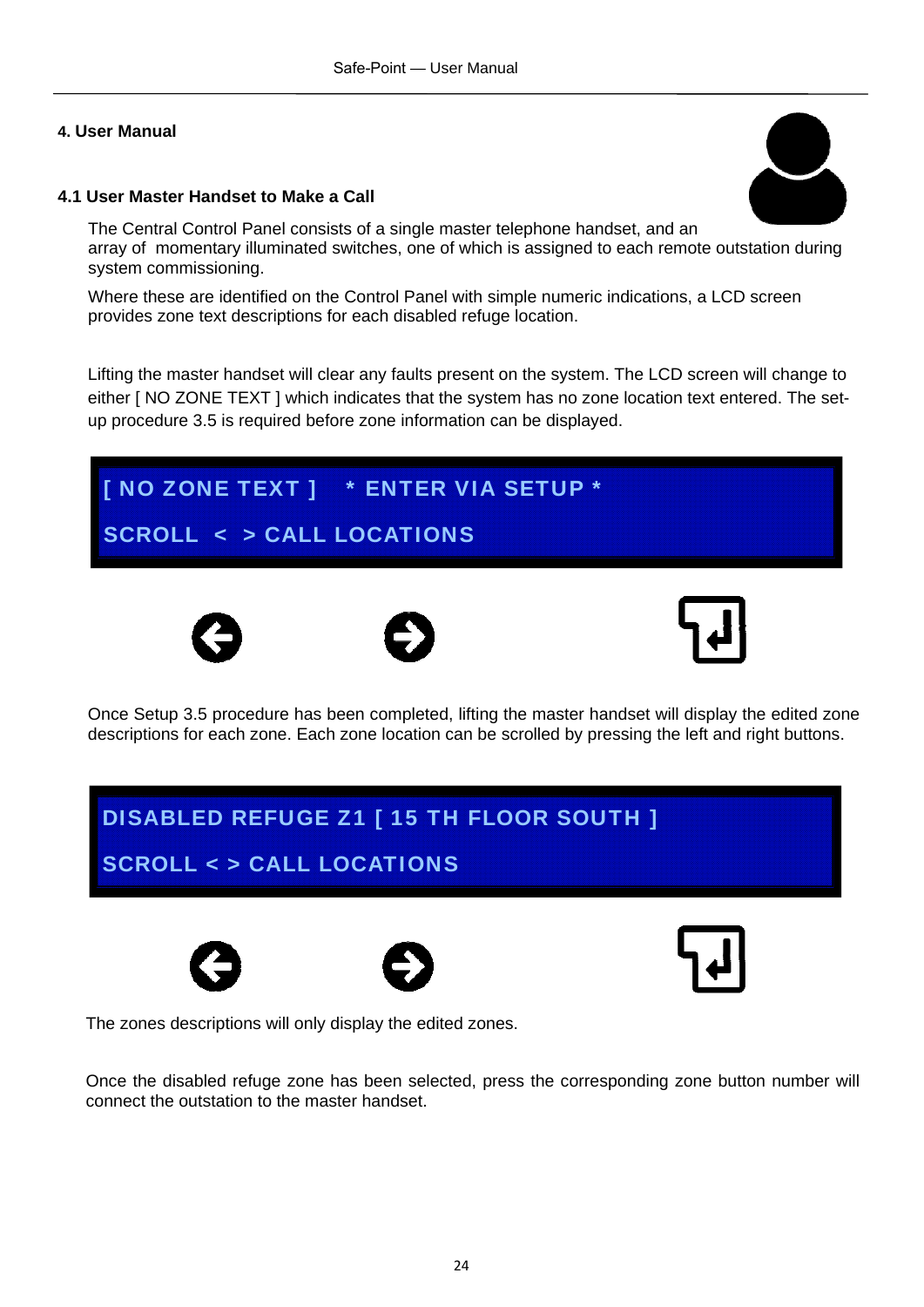#### **4.2 User Master Handset to Receive a Call**

The Central Control Panel consists of a single master telephone handset, and an array of momentary illuminated switches, one of which is assigned to each remote outstation during system commissioning.

Where these are identified on the Control Panel with simple numeric indications, a LCD screen provides zone text descriptions for each disabled refuge location.

When a call is present on the system from an outstation pressing its call button, the master handset will ring with a conventional 'double pulse' ring tone.

The panel switch associated with the particular outstation zone will start to flash, in time with the ring tone. The LCD screen will display the zone number and location text for the calling in outstation.









The call is answered by lifting up the master handset, and momentarily pressing the flashing zone switch. The switch illumination will change to a solid state and you will hear a re-assurance 'beep', the ringer will cease, and the call will be routed through to the remote outstation.

Once the routing is complete, an audio path is established, and a two way full duplex conversation may take place, between the master handset operator, and the remote outstation. The call is cleared by replacing the master handset onto its cradle switch. This action will also clear the call status of the remote outstation automatically.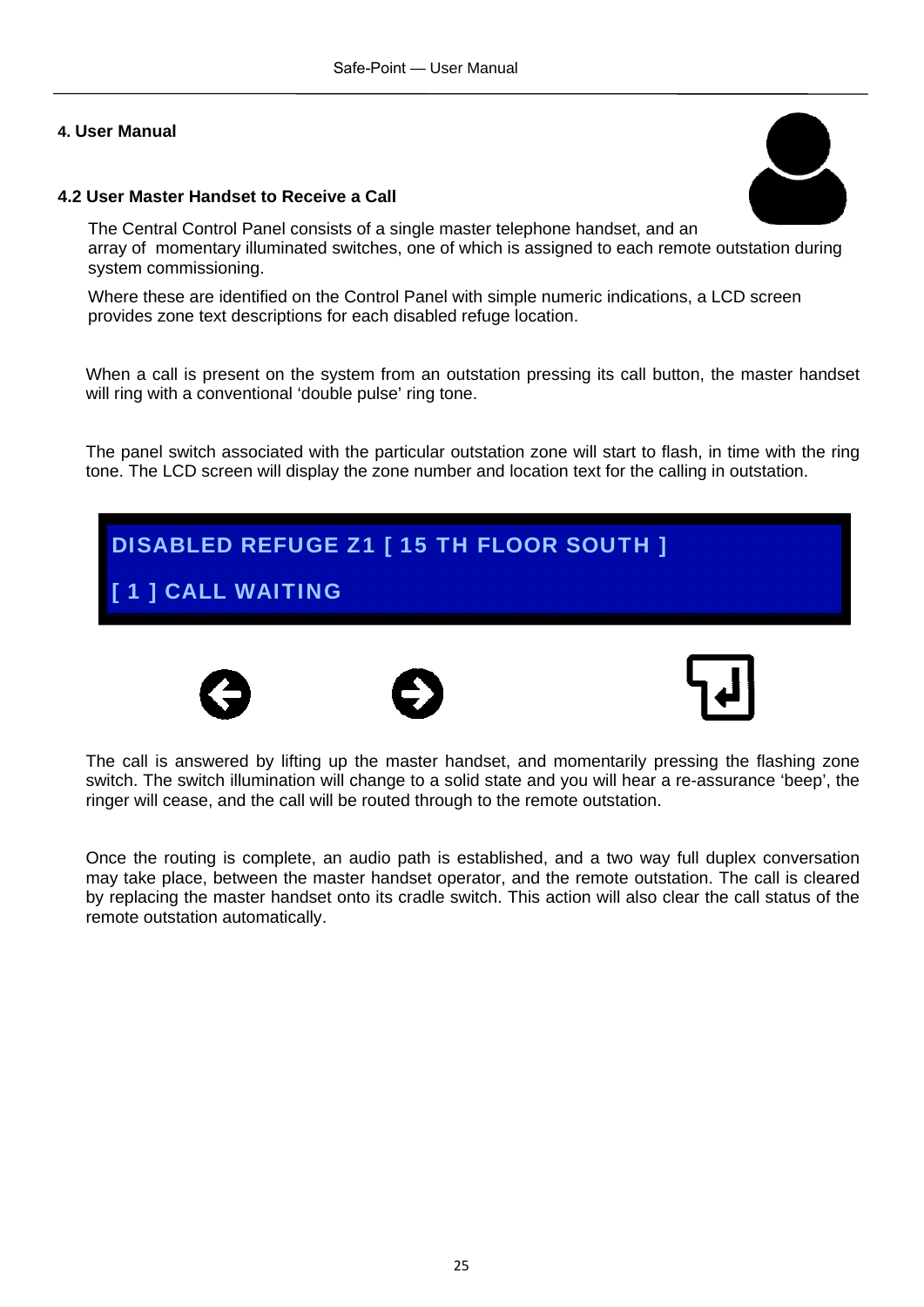#### **4.3 User Master Handset to Receive Multiple Calls**



In the event that the system is already in use, and a second remote outstation calls in, then the calling remote outstation will continue to hear the double pulse call tone. The associated call switch on the central control panel will begin to flash with a 'busy' pattern (c. 0.5 seconds on/off). There is no audible indicator of the additional call(s) at the central panel.

The LCD screen will change to show the number of calls on the system [ 3 ] CALLS WAITING. Pressing the left or right buttons will scroll through the active call zone descriptions.

### DISABLED REFUGE Z1 [ 15 TH FLOOR SOUTH ]

#### [ 3 ] CALLS WAITING SCROLL <>







The central control operator may either press this 'busy' indicating switch, whilst maintaining the current call status, so that the switch illumination goes solid, and the newly selected remote outstation is added to the audio buss, permitting a three way conversation to take place.

Alternatively, the central control operator may prefer to clear the first call, by replacing the master hand set onto its cradle, and then 'pick up' the second call by lifting the master handset again, and pressing the flashing 'busy' switch.

Note that a maximum of up to 4 outstations should be connected at any one time. This can cause confusion as to who is being spoken to. In practice it is usually found that two is a more suitable operational limit.

Once the routing is complete, an audio path is established, and a two way full duplex conversation may take place, between the master handset operator, and the remote outstation. The selected calls are cleared by replacing the master handset onto its cradle switch. This action will only clear answered calls. Unanswered calls will automatically call back in.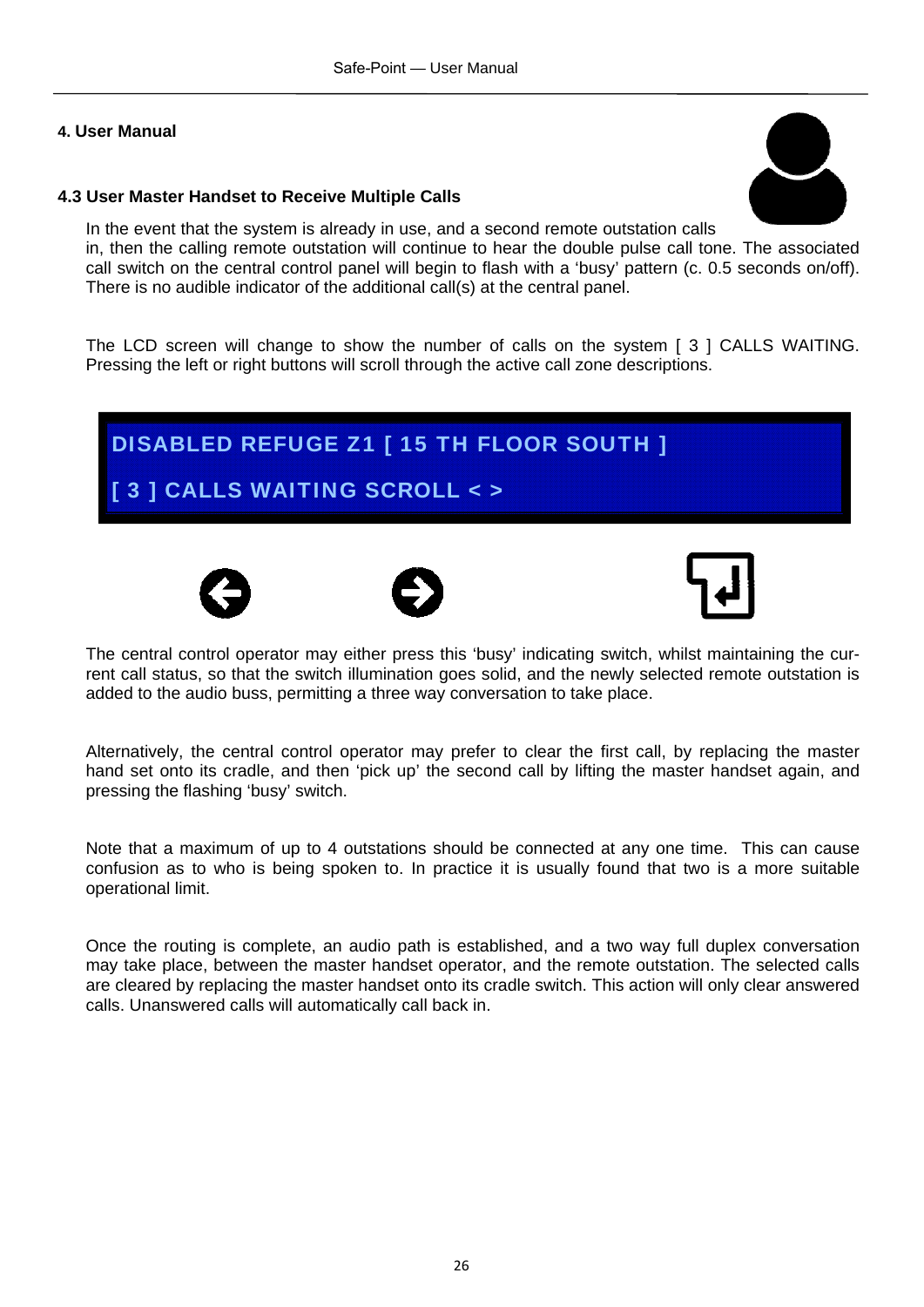#### **4.4 User Remote Outstation Call - To Make a Call to Central Control**



Press the CALL button on the front of remote outstation.

The 'CALL REGISTERED' LED will light, and a standard 'double pulse' call tone will be heard from the panel loudspeaker.

(N.B. If the system is already in use, a call tone will be heard as above until the Operator connects the call. The master control panel will register that a second call has been made. The main operator can then decide on whether to answer the second call together with the call already in use or to hang up and have private conversation with the new call.

Once the call is picked up at the central control station, it is then possible to hold a two way conversation with the controller. Speak slowly and clearly, at a distance of no more than 1 metre from the outstation, for best results.

At the conclusion of the call, the remote outstation call status will be reset automatically by the central control panel.

#### **4.5 Fault Conditions**

There are a number of fault states to which the central control equipment responds. At the outset of a fault condition, the internal control panel fault sounder will sound, and the two front panel 'fault' LEDs will flash with a slow (c. 2 seconds on / 2 seconds off) pattern. The LCD screen will change to \*\*\* SYSTEM FAULT \*\*\*

In the event that the fault is with a specific outstation, the appropriate call switch on the main control panel will also flash with the same pattern.

In the event that the fault condition is no location specific, then examination of the fault LED status internally within the control panel is required. This task should be carried out by suitably qualified service personnel. There are no user serviceable parts inside the central control enclosure.

To silence the fault sounder, momentarily press the 'LAMP TEST/ SILENCE FAULT' switch on the control panel.

Note that this action will only silence the fault sounder, and not clear the fault condition.

The occurrence of a further fault condition will restart the fault sounder.

#### **All fault conditions should be reported to the service agent as soon as possible.**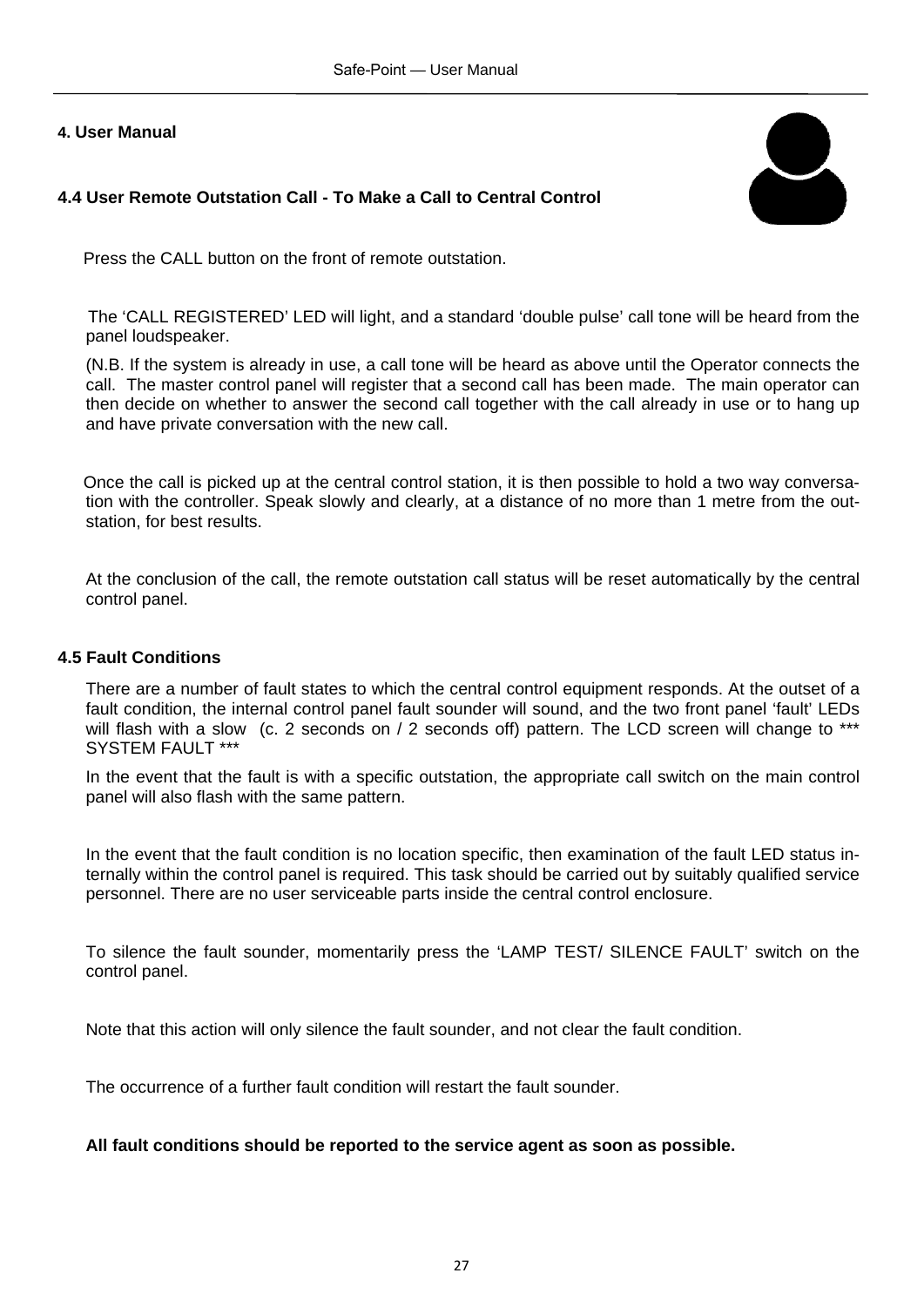#### **4.6 User Master Handset to Receive a Toilet Alarm**

When a toilet alarm is present on the system from a pull cord being pulled. The sounder will sound to draw attention to the master panel. The lamp test button can be pressed to mute the sounder whilst investigating the alarm. The sounder will resound every 2-3 minutes until the alarm has been reset at the toilet locations.

The LCD screen will indicate the zone and text location.

# Multiple toilet alarms will show as the number of active toilets. [ 2 ] ACTIVE TOILETS TOILET ALARM Z1 [ 4 TH FLOOR LOBBY ] [ 1 ] ACTIVE TOILET TOILET ALARM Z1 [ 4 TH FLOOR LOBBY ] [ 2 ] ACTIVE TOILETS SCROLL < >

Pressing the left or right buttons will scroll through all active toilet alarms.

If a disabled refuge call is made or the master handset is lifted, the system will automatically prioritise the disabled refuge functions over the toilet alarm. The toilet alarm will reinstate once the disabled refuge call has cleared or the master handset s replaced.